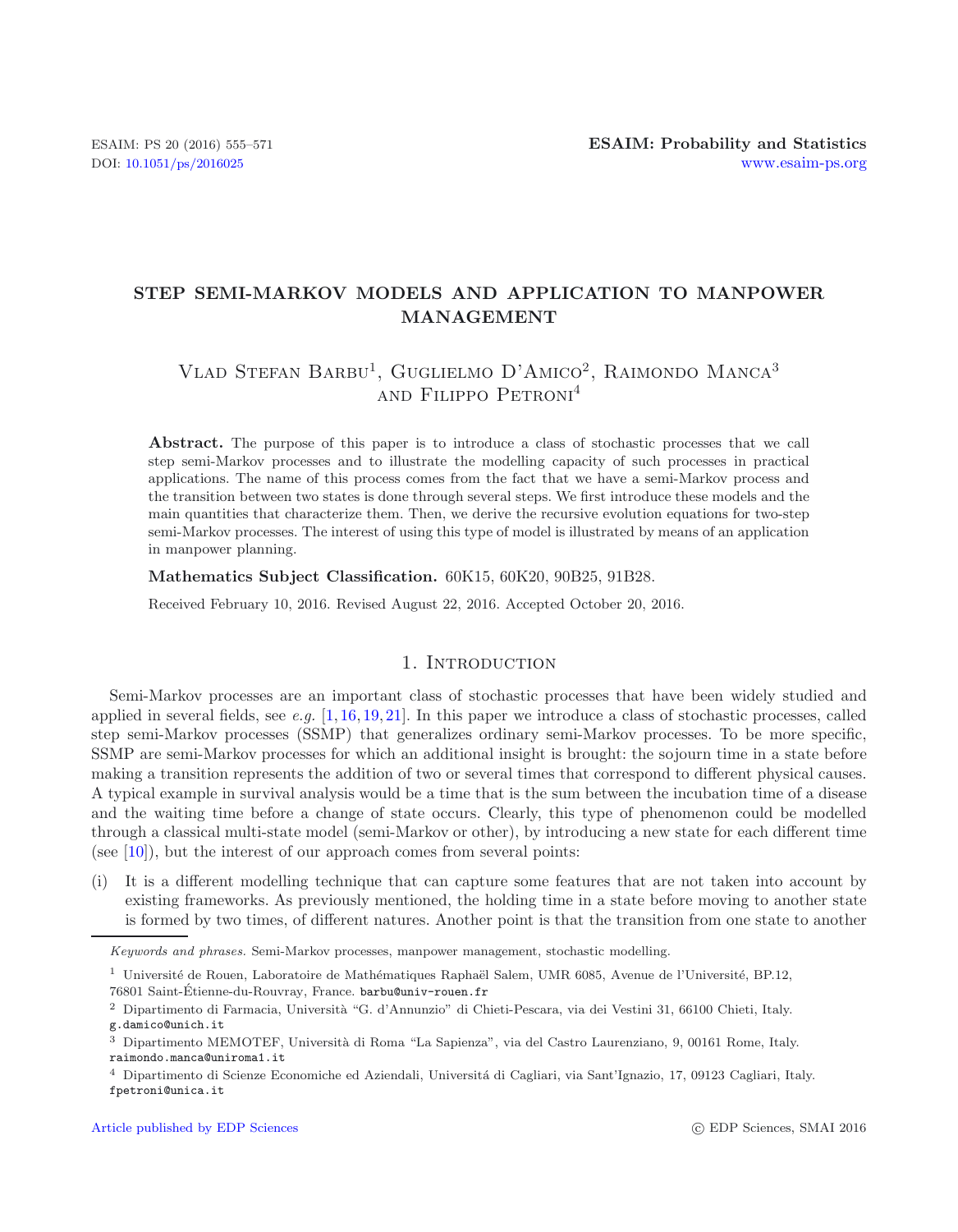depends on the first time spent in the state; note also that the second time depends on the length of the first time.

For instance, in Section [5](#page-9-0) we consider an application in manpower management, where the states of the system represent the different positions of an employee in a company and the holding time in a state is the sum of two times: the time spent from the last promotion and the time the employee does a training for a potential upgrade.

- (ii) The type of dependence considered in our model is more general than the one obtained by extending the state space of the process.
- (iii) In some applications involving complex systems or networks, there is a natural interest to reduce the number of states to a minimum that is necessary, something that is achieved by the type of model that we propose.

In this paper we define SSMP and we discuss their relation with ordinary semi-Markov processes, the latter being a special case of the former. We study the evolution equations of the transition probability function of the model. We are interested in the general model where we take into account the initial backward process, as well as in the simplest model, without considering the initial backward. We show that, according to the existing relation between the value of the backward recurrence time process and the length of the first step of the transition, there are two different evolution equations. This is a characteristic of the two-step semi-Markov model that is not present for ordinary semi-Markov processes. Furthermore we describe how to get estimation of the parameters of a SSMP considering a sample path of a two-step semi-Markov model censored at a fixed arbitrary time  $M \in \mathbb{N}^*$ . The practical relevance of the advanced model is illustrated by means of an application in manpower management (MPM), framework that has been an important field of application of Markov and semi-Markov processes,  $[6, 7, 14, 17, 22-24, 27-30]$  $[6, 7, 14, 17, 22-24, 27-30]$  $[6, 7, 14, 17, 22-24, 27-30]$  $[6, 7, 14, 17, 22-24, 27-30]$  $[6, 7, 14, 17, 22-24, 27-30]$  $[6, 7, 14, 17, 22-24, 27-30]$  $[6, 7, 14, 17, 22-24, 27-30]$  $[6, 7, 14, 17, 22-24, 27-30]$  $[6, 7, 14, 17, 22-24, 27-30]$  $[6, 7, 14, 17, 22-24, 27-30]$  $[6, 7, 14, 17, 22-24, 27-30]$  $[6, 7, 14, 17, 22-24, 27-30]$ . In the application we show the appropriateness of SSMP for MPM problems and especially for the efficient integration of the training of workers within a manpower planning model.

Our paper is structured as follows: in the next section we first introduce some classical semi-Markov notations and we define the step semi-Markov model. Section [3](#page-5-0) is devoted to the study of the recursive evolution equations for step semi-Markov processes. After that, some elements of statistical estimation are presented. In Section [5](#page-9-0) we explain how to apply a two-step model in MPM; in this context, an application and related results will be presented. Some remarks on future work will be given in the last section.

#### <span id="page-1-0"></span>2. The model

Let us consider a random system with finite state space  $E = \{1, \ldots, s\}$ . Assume that the time evolution of the system is governed by a stochastic process  $Z = (Z_k)_{k \in \mathbb{N}}$ . Let us denote by  $T = (T_n)_{n \in \mathbb{N}}$  the successive time points when state changes in  $(Z_k)_{k\in\mathbb{N}}$  occur and by  $J = (J_n)_{n\in\mathbb{N}}$  the successive visited states at these time points. Set also  $X = (X_n)_{n \in \mathbb{N}}$  for the successive sojourn times in the visited states. Thus  $X_n = T_n - T_{n-1}$ ,  $n \in \mathbb{N}^*$ , and, by convention, we set  $X_0 = T_0 = 0$ . The relation between the process Z and the process J of the successively visited states is given by  $Z_k = J_{N(k)}$ , or, equivalently,  $J_n = Z_{T_n}, n, k \in \mathbb{N}$ , where  $N(k) := \max\{n \in \mathbb{N} \mid T_n \leq k\}$ is the discrete-time counting process of the number of jumps in  $[1, k] \subset \mathbb{N}$ .

We denote by  $\mathcal{M}_E$  the set of real matrices on  $E \times E$  and by  $\mathcal{M}_E(\mathbb{N})$  the set of matrix-valued functions defined on N, with values in  $\mathcal{M}_E$ . For  $\mathbf{A} \in \mathcal{M}_E(\mathbb{N})$ , we write  $\mathbf{A} = (\mathbf{A}(k); k \in \mathbb{N})$ , where, for  $k \in \mathbb{N}$  fixed,  ${\bf A}(k)=(A_{ij}(k);\; i,j\in E)\in {\cal M}_E.$ 

We assume that the chain  $(J, T) = (J_n, T_n)_{n \in \mathbb{N}}$  is a *Markov renewal chain (MRC)* and that the chain  $Z = (Z_k)_{k \in \mathbb{N}}$  is a *semi-Markov chain (SMC)* associated to the MRC  $(J, T)$ , that is, for all  $n \in \mathbb{N}$ , for all  $i, j \in E$ , and for all  $k \in \mathbb{N}$  it satisfies almost surely

$$
\mathbb{P}(J_{n+1}=j, T_{n+1}-T_n=k \mid J_0,\ldots,J_n; T_0,\ldots,T_n)=\mathbb{P}(J_{n+1}=j, T_{n+1}-T_n=k \mid J_n).
$$
 (2.1)

All through this paper we consider that equation  $(2.1)$  is independent of n, i.e. that  $(J, T)$  is *homogeneous*. Then, the discrete-time semi-Markov kernel  $\tilde{\mathbf{q}}$  is defined by  $\tilde{q}_{ij}(k) := \mathbb{P}(J_{n+1} = j, X_{n+1} = k | J_n = i)$ . We denote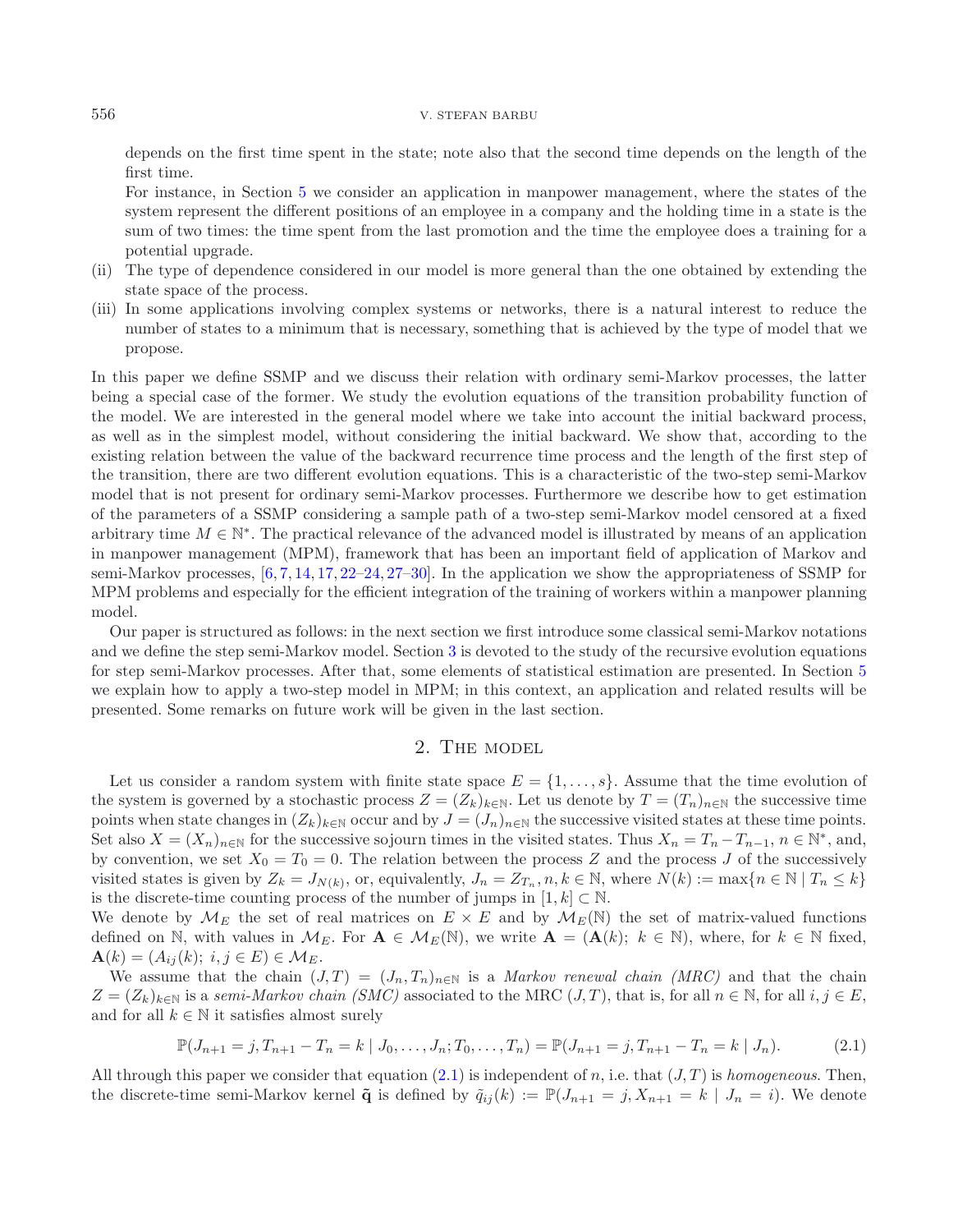by  $\tilde{\mathbf{p}} = (\tilde{p}_{ij})_{i,j \in E} \in \mathcal{M}_E$  the transition matrix of the Markov chain  $(J_n)$ , defined by

$$
\tilde{p}_{ij} := \mathbb{P}(J_{n+1} = j | J_n = i), i, j \in E, n \in \mathbb{N}.
$$

Let us also introduce the sojourn time distributions in a given state and the conditional distributions depending on the next state to be visited.

**Definition 2.1.** For all  $i, j \in E$ , let us define:

(1)  $\tilde{f}_{ij}(\cdot)$ , the conditional distribution of  $X_{n+1}, n \in \mathbb{N}$ :

$$
\tilde{f}_{ij}(k) = \mathbb{P}(X_{n+1} = k \mid J_n = i, J_{n+1} = j), \ k \in \mathbb{N}.
$$
\n(2.2)

(2)  $\tilde{F}_{ij}(\cdot)$ , the conditional distribution function of  $X_{n+1}, n \in \mathbb{N}$ :

$$
\tilde{F}_{ij}(k) = \mathbb{P}(X_{n+1} \le k \mid J_n = i, J_{n+1} = j) = \sum_{l=0}^{k} \tilde{f}_{ij}(l), \ k \in \mathbb{N}.
$$
\n(2.3)

(3)  $\tilde{h}_i(\cdot)$ , the sojourn time distribution in state *i*:

$$
\tilde{h}_i(k) = \mathbb{P}(X_{n+1} = k | J_n = i) = \sum_{j \in E} \tilde{q}_{ij}(k), \ k \in \mathbb{N}^*.
$$
\n(2.4)

(4)  $\tilde{H}_i(\cdot)$ , the sojourn time distribution function in state *i*:

$$
\tilde{H}_i(k) = \mathbb{P}(X_{n+1} \le k \mid J_n = i) = \sum_{l=1}^k \tilde{h}_i(l), \ k \in \mathbb{N}^*.
$$
\n(2.5)

Note that, for all  $i, j \in E$  and  $k \in \mathbb{N}$  such that  $\tilde{p}_{ij} \neq 0$ , the semi-Markov kernel verifies the relation

$$
\tilde{q}_{ij}(k) = \tilde{p}_{ij}\tilde{f}_{ij}(k).
$$

For G the cumulative distribution function of a r.v. X, we denote its *survival function* by  $\overline{G}(n) := 1 - G(n) = \mathbb{P}(X > n), n \in \mathbb{N}.$ 

Let us now consider that the sojourn time  $X_{n+1}$  in state  $T_n$  before going to state  $T_{n+1}$  is the sum of two different times, say  $U_{n+1}$  and  $V_{n+1}$ ,  $X_{n+1} = U_{n+1} + V_{n+1}$ . Consequently, the semi-Markov conditional hypothesis given in equation  $(2.1)$  can be written

$$
\mathbb{P}(J_{n+1} = j, U_{n+1} = u, V_{n+1} = v \mid J_0, \dots, J_n; U_0, \dots, U_n, V_0, \dots, V_n)
$$
  
= 
$$
\mathbb{P}(J_{n+1} = j, U_{n+1} = u, V_{n+1} = v \mid J_n).
$$
 (2.6)

<span id="page-2-0"></span>Consequently, the semi-Markov kernel can be written for any time  $k \in \mathbb{N}$ 

$$
\tilde{q}_{ij}(k) = \mathbb{P}(J_{n+1} = j, U_{n+1} + V_{n+1} = k | J_n = i)
$$
\n
$$
= \sum_{u=0}^{k} \mathbb{P}(J_{n+1} = j, U_{n+1} + V_{n+1} = k, U_{n+1} = u | J_n = i)
$$
\n
$$
= \sum_{u=0}^{k} \mathbb{P}(V_{n+1} = k - u | U_{n+1} = u, J_n = i, J_{n+1} = j)
$$
\n
$$
\times \mathbb{P}(J_{n+1} = j | J_n = i, U_{n+1} = u) \mathbb{P}(U_{n+1} = u | J_n = i)
$$
\n
$$
= \sum_{u=0}^{k} p_{iu;j} f_{iu;j}(k - u) g_i(u), \tag{2.7}
$$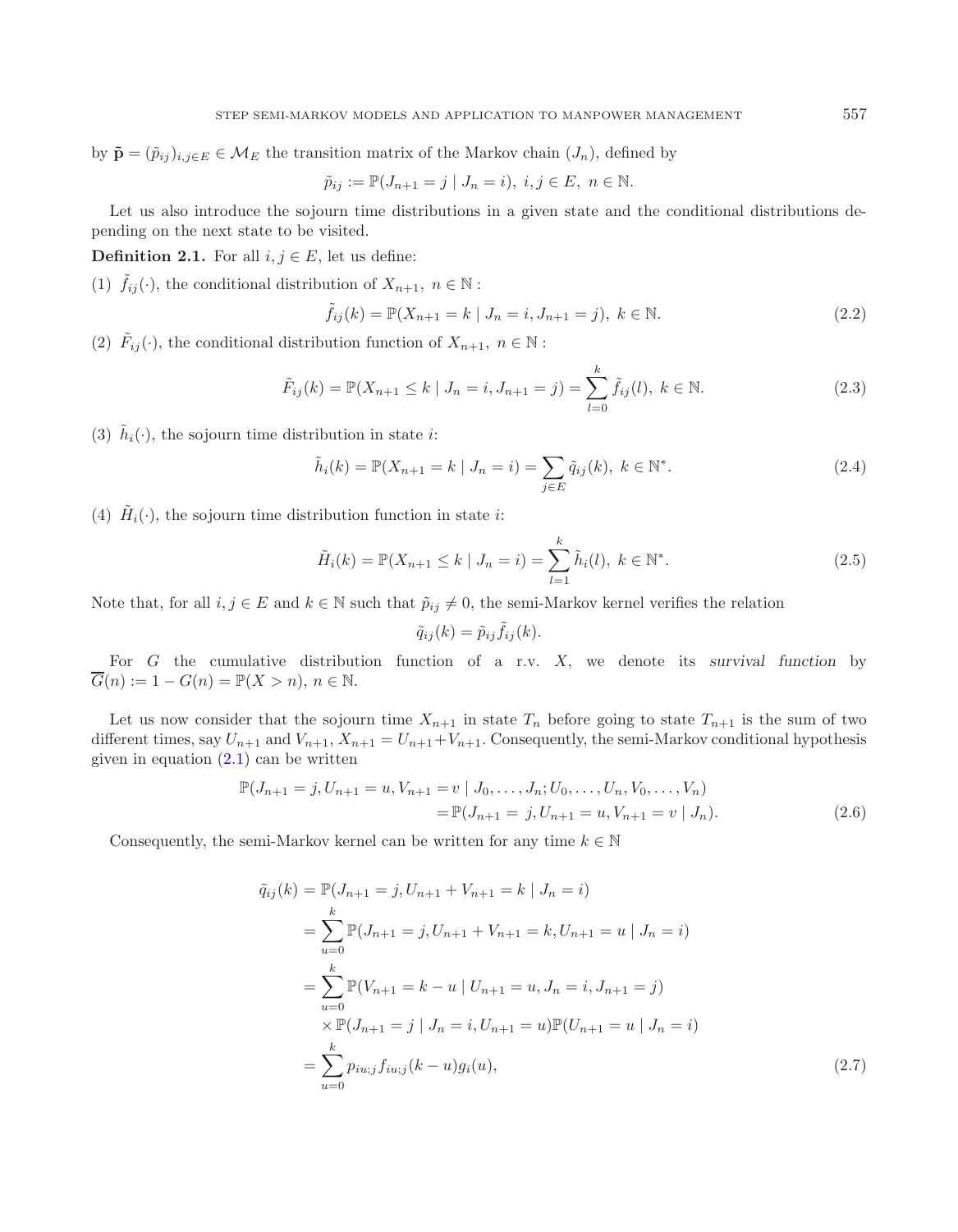<span id="page-3-0"></span>

Figure 1. A two-step semi-Markov chain trajectory.

where we used the following notation:

- $p_{iu;j} = \mathbb{P}(J_{n+1} = j \mid J_n = i, U_{n+1} = u),$ <br>•  $f_{i+1}(u) = \mathbb{P}(V_{i+1} = v \mid J_i = i, I_{i+1} = j)$
- $f_{iuj_j}(v) = \mathbb{P}(V_{n+1} = v \mid J_n = i, J_{n+1} = j, U_{n+1} = u),$ <br>•  $g_i(u) = \mathbb{P}(U_{n+1} = u \mid I_i = i)$
- $g_i(u) = \mathbb{P}(U_{n+1} = u \mid J_n = i).$

For all states  $i, j \in E$  and positive integer  $u \in \mathbb{N}$ , note that  $(g_i(k), k \in \mathbb{N})$  and  $(f_{i u;j}(v), v \in \mathbb{N})$  are probability distributions, that is

$$
\sum_{k \in \mathbb{N}} g_i(k) = 1 \text{ and } \sum_{v \in \mathbb{N}} f_{iu;j}(v) = 1.
$$

Note also that for any positive integer  $u \in \mathbb{N}$ ,  $(p_{iu,j})_{i,j\in E}$  is a stochastic matrix, that is

$$
\sum_{j \in \mathbb{E}} p_{iu;j} = 1.
$$

<span id="page-3-1"></span>**Definition 2.2.** A Markov renewal chain  $(J, T)$  whose semi-Markov kernel verifies equation  $(2.7)$  is called a *twostep Markov renewal chain* and the associated semi-Markov chain  $Z = (Z_k)_{k \in \mathbb{N}}$  is called a *two-step semi-Markov chain*.

A trajectory of a two-step semi-Markov chain is illustrated in Figure [1.](#page-3-0)

Several remarks are worth to be done here.

**Remark 2.3.** Note that a two-step Markov renewal chain (respectively a two-step semi-Markov chain) is just a usual Markov renewal chain (respectively a usual semi-Markov chain), endowed with a supplementary structure: the waiting times are the sum of two times (denoted here by  $U_n$  and  $V_n$ ), representing two different types of randomness.

**Remark 2.4.** Although all the work presented in this paper is carried out in discrete time, note that the same type of results can be presented in continuous time.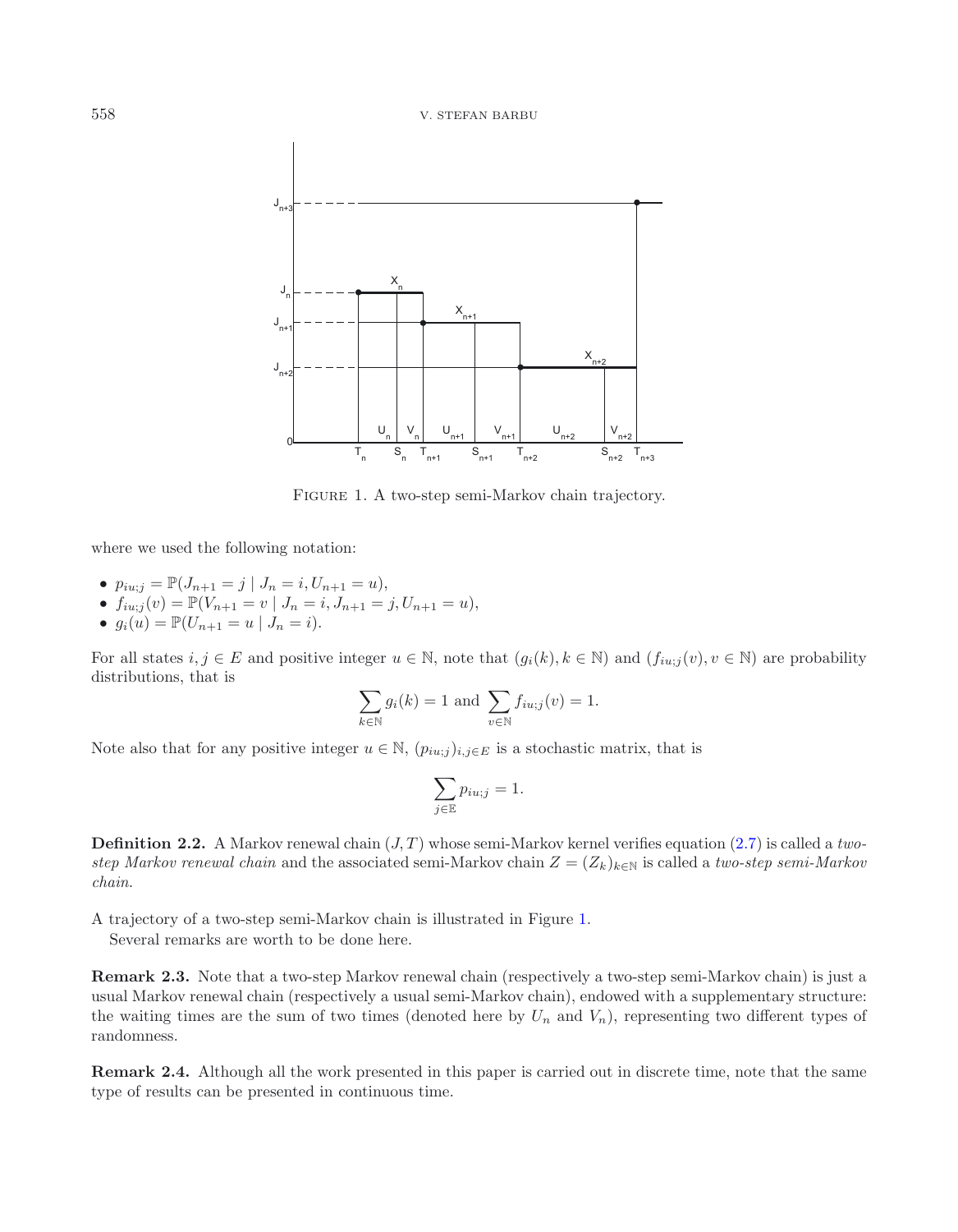**Remark 2.5.** Note also that there is a very simple and intuitive explanation behind the equation  $(2.7)$ , describing the dynamics of the system from state i to state j, after a global holding time equal to  $u + v$ : first, the first waiting time in state i,  $U_{n+1} = u$ , is randomly chosen according to the probability distribution  $(g_i(k), k \in \mathbb{N});$ then, the next state to be visited is randomly chosen, depending on this first time  $u$ , and this choice is done according to the Markov transition matrix  $(p_{iu:j})_{i,j \in E}$ ; finally, the second waiting time in state *i* before going to state  $j$  is randomly chosen, depending on the first time  $u$ , and this choice is done according to the probability distribution  $(f_{iu;j}(v), v \in \mathbb{N})$ .

<span id="page-4-0"></span>Let us also introduce the following notation:

- $q_{iu;j}(v) = \mathbb{P}(J_{n+1} = j, V_{n+1} = v \mid J_n = i, U_{n+1} = u) = p_{iu;j} f_{iu;j}(v),$
- $h_{iu}(v) = \mathbb{P}(V_{n+1} = v \mid J_n = i, U_{n+1} = u) = \sum_{j \in E} f_{iu;j}(v) p_{iu;j}$ <br>•  $H_{i}(v) = \mathbb{P}(V_{i+1} \le v \mid I_n = i, U_{i+1} = u)$
- $H_{iu}(v) = \mathbb{P}(V_{n+1} \le v \mid J_n = i, U_{n+1} = u),$
- $F_{i u;j}(v) = \mathbb{P}(V_{n+1} \leq v \mid J_n = i, J_{n+1} = j, U_{n+1} = u),$
- $G_i(u) = \mathbb{P}(U_{n+1} \le u \mid J_n = i).$

As previously mentioned, for G the cumulative distribution function of a r.v., the associated survival function is denoted by  $\overline{G}(n)$ . Consequently, for all states  $i, j \in E$  and positive integer  $u \in \mathbb{N}$ , we put  $\overline{F}_{i u; j}$ ,  $\overline{H}_{i u}$  and  $\overline{G}_{i}$ for the corresponding survival functions.

**Remark 2.6.** Note that Definition [2.2](#page-3-1) can immediately be generalized in order to define a m−step Markov renewal chain or m−step semi-Markov chain. On the one hand, the only thing to be considered is that the sojourn time  $X_{n+1}$  in state  $T_n$  before going to state  $T_{n+1}$  is the sum of m different times, say  $U_{n+1}^1, \ldots, U_{n+1}^{m-1}$ <br>and  $V_n$  is  $Y_{n+1}$ ,  $\ldots$   $U_1^{m-1}$  *n*  $U_1^{m-1}$  *n*  $V_n$ . On the other hand, the int and  $V_{n+1}$ ,  $X_{n+1} = U_{n+1}^1 + \ldots + U_{n+1}^{m-1} + V_{n+1}$ . On the other hand, the interest (and the difficulty) of studying<br>such models comes from the fact that the dependence between these different holding times has to be such models comes from the fact that the dependence between these different holding times has to be specified. For instance, we can write

$$
\mathbb{P}(J_{n+1} = j, U_{n+1}^1 = u^1, \dots, U_{n+1}^{m-1} = u^{m-1}, V_{n+1} = v | J_n = i)
$$
  
=  $\mathbb{P}(J_{n+1} = j, V_{n+1} = v | J_n = i, U_{n+1}^1 = u^1, \dots, U_{n+1}^{m-1} = u^{m-1})$   
 $\times \mathbb{P}(U_{n+1}^1 = u^1, \dots, U_{n+1}^{m-1} = u^{m-1} | J_n = i).$ 

Note that both quantities in the right hand term could be written in various ways, taking into account different types of dependence between the times  $U_{n+1}^1, \ldots, U_{n+1}^{m-1}$  and  $V_{n+1}$ .<br>It is obvious that such a process would be more flexible than a

It is obvious that such a process would be more flexible than a two-step process and maybe more adapted for some applications. A possible drawback of such a model is that, as it is more complex, it is more difficult to work with, to estimate parameters, *etc.* Note also that one could consider processes with a different number of steps for each transition; possible situations could occur when this number m of steps depends on the present state or on the future state or on both; with the notation used in the previous equation, we could have  $m = m_i$ or  $m = m_j$  or  $m = m_{ij}, i, j \in E$ ). This will be the object of a future work.

The relations between the characteristics of a semi-Markov process (semi-Markov kernel  $\tilde{q}_{ij}(k)$ , conditional holding time distributions  $f_{ij}(k)$ , Markov transition probability  $\tilde{p}_{ij}$  and the corresponding quantities of a two-step semi-Markov process are given in the next proposition. The proof of these results is immediate.

**Proposition 2.7.** *For all states*  $i, j \in E$  *and nonnegative*  $k \in \mathbb{N}$  *we have:* 

(1) 
$$
\tilde{p}_{ij} = \sum_{u \in \mathbb{N}} p_{iu;j} g_i(u),
$$
  
\n(2)  $\tilde{q}_{ij}(k) = \sum_{u=0}^{k} q_{iu;j}(k-u)g_i(u) = \sum_{u=0}^{k} p_{iu;j} f_{iu;j}(k-u)g_i(u),$   
\n(3)  $\tilde{f}_{ij}(k) = \frac{\tilde{q}_{ij}(k)}{\tilde{p}_{ij}} = \frac{\sum_{u_2=0}^{k} p_{iu_2;j} f_{iu_2;j}(k-u_2)g_i(u_2)}{\sum_{u_1 \in \mathbb{N}} p_{iu_1;j} g_i(u_1)}, \text{ for } \tilde{p}_{ij} \neq 0.$ 

The following remark, although quite obvious, will be needed in the sequel.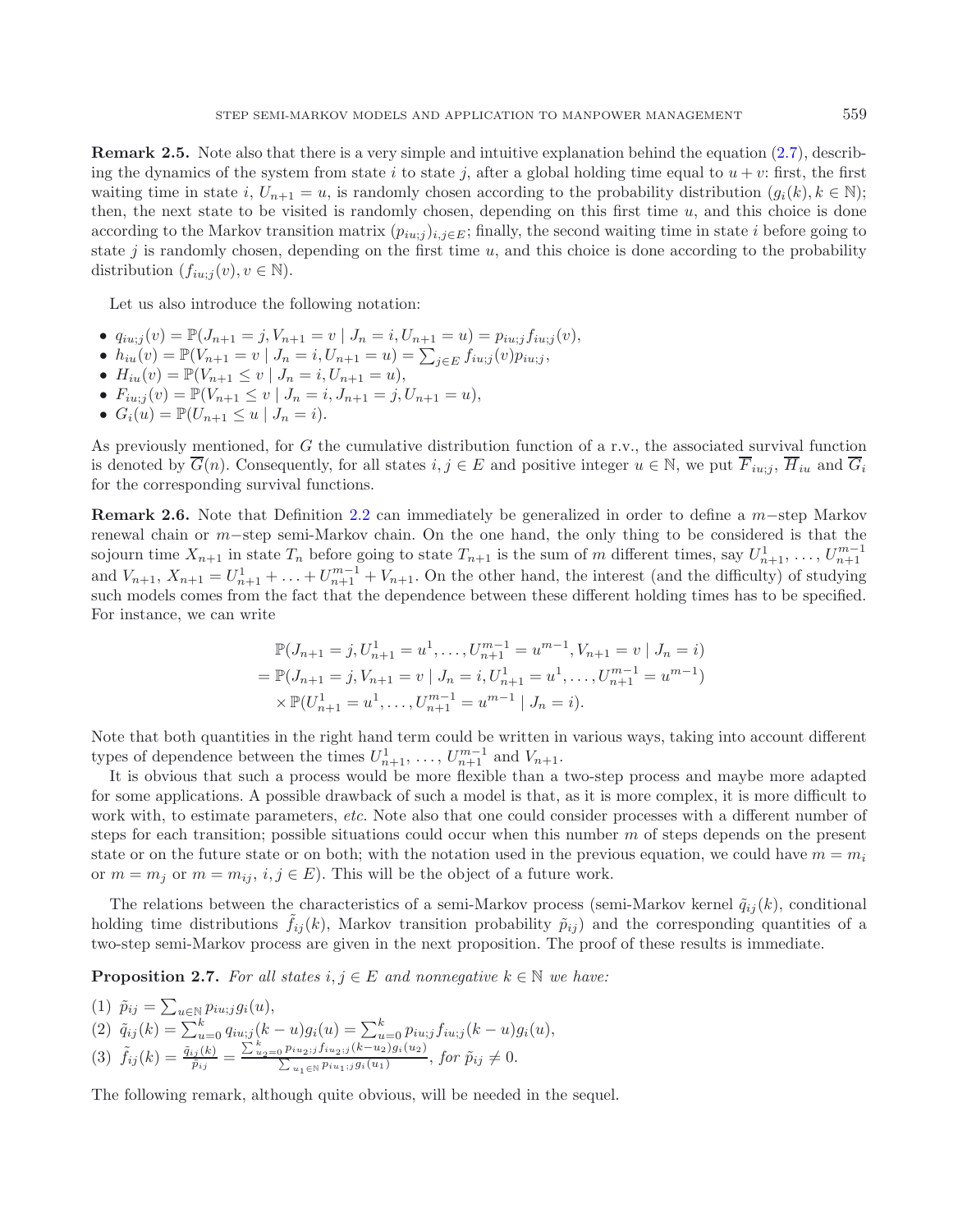**Remark 2.8.** Note that  $\mathbb{P}(U_{n+1} = u \mid J_n = i)$  in general is not equal to  $\mathbb{P}(U_{n+1} = u \mid J_n = i, J_{n+1} = i)$ j),  $i, j \in E, u \in \mathbb{N}$ . Intuitively, this fact is clear because there is a dependence between  $J_{n+1}$  and  $U_{n+1}$ . A direct computation of both terms yields the same conclusion.

## 3. Evolution equations

<span id="page-5-0"></span>In this section, we will study the evolution equations of the transition probabilities of a two-step semi-Markov chain.

Let us first consider the case when we take into account the initial backward time of the semi-Markov process. The evolution of the semi-Markov process can be described by the semi-Markov transition probabilities that are defined as follows.

**Definition 3.1.** The transition function with initial backward process of the two-step semi-Markov chain  $Z_t$ is the matrix-valued function  ${}^b\Phi = ({}^b\phi_{iu_1,j}(l;t); i,j \in E, u_1, l, t \in \mathbb{N}) \in \mathcal{M}_E$  defined by

$$
{}^{b}\phi_{iu_1;j}(l,t) := \mathbb{P}(Z_t = j \mid Z_0 = i, B_0 = l, U_1 = u_1), \tag{3.8}
$$

where the left upper-script b in  $^b\phi$  stands for the initial backward and  $B_t := t - T_{N(t)}$  is the backward time process associated to the semi-Markov process.

The following proposition establishes a recursive formula for computing the transition probability function *<sup>b</sup>***Φ** of the two-step semi-Markov chain.

<span id="page-5-2"></span>**Proposition 3.2.** For all states  $i, j \in E$  and times  $u_1, l, t \in \mathbb{N}$ , such that  $u_1 < l$  we have

$$
^{b}\phi_{iu_{1};j}(l,t) = \delta_{ij} \frac{\overline{H}_{iu_{1}}(t+l-u_{1})}{\overline{H}_{iu_{1}}(l-u_{1})} + \sum_{m=1}^{t} \frac{q_{iu_{1};j}(m+l-u_{1})}{\overline{H}_{iu_{1}}(l-u_{1})} \cdot \overline{G}_{j}(t-m-1) + \sum_{k \in E} \sum_{m=1}^{t} \sum_{u_{2}=1}^{t-m-1} \frac{q_{iu_{1};k}(m+l-u_{1})}{\overline{H}_{iu_{1}}(l-u_{1})} \cdot g_{k}(u_{2}) \cdot {}^{b}\phi_{ku_{2};j}(0,t-m).
$$
\n(3.9)

<span id="page-5-3"></span>*Similarly, if*  $u_1 \geq l$ *, then* 

$$
^{b}\phi_{iu_{1};j}(l,t) = \delta_{ij}\overline{H}_{iu_{1}}(t+l-u_{1})
$$
  
+ 
$$
\sum_{m=u_{1}-l}^{t} q_{iu_{1};j}(m+l-u_{1}) \cdot \overline{G}_{j}(t-m-1)
$$
  
+ 
$$
\sum_{k \in E} \sum_{m=u_{1}-l}^{t} \sum_{u_{2}=1}^{t-m-1} q_{iu_{1};k}(m+l-u_{1}) \cdot g_{k}(u_{2}) \cdot {}^{b}\phi_{ku_{2};j}(0,t-m).
$$
 (3.10)

*The usual conventions*  $\overline{G}_j(-1) = 1$  *and*  $\sum_{s=0}^{-1} = 0$  *apply.* 

*Proof.* Let us consider first the case  $u_1 < l$ .

<span id="page-5-1"></span>In general, the probability function can be represented as follows:

$$
{}^{b}\phi_{iu_1;j}(l,t) := \mathbb{P}(Z_t = j \mid Z_0 = i, B_0 = l, U_1 = u_1)
$$
\n
$$
\mathbb{P}(Z_t = j \mid Z_0 = i, B_0 = l, U_1 = u_1)
$$
\n
$$
(2.11)
$$

$$
= \mathbb{P}(Z_t = j, T_1 > t \mid Z_0 = i, B_0 = l, U_1 = u_1)
$$
\n(3.11)

+ 
$$
\mathbb{P}(Z_t = j, T_1 \le t | Z_0 = i, B_0 = l, U_1 = u_1).
$$
 (3.12)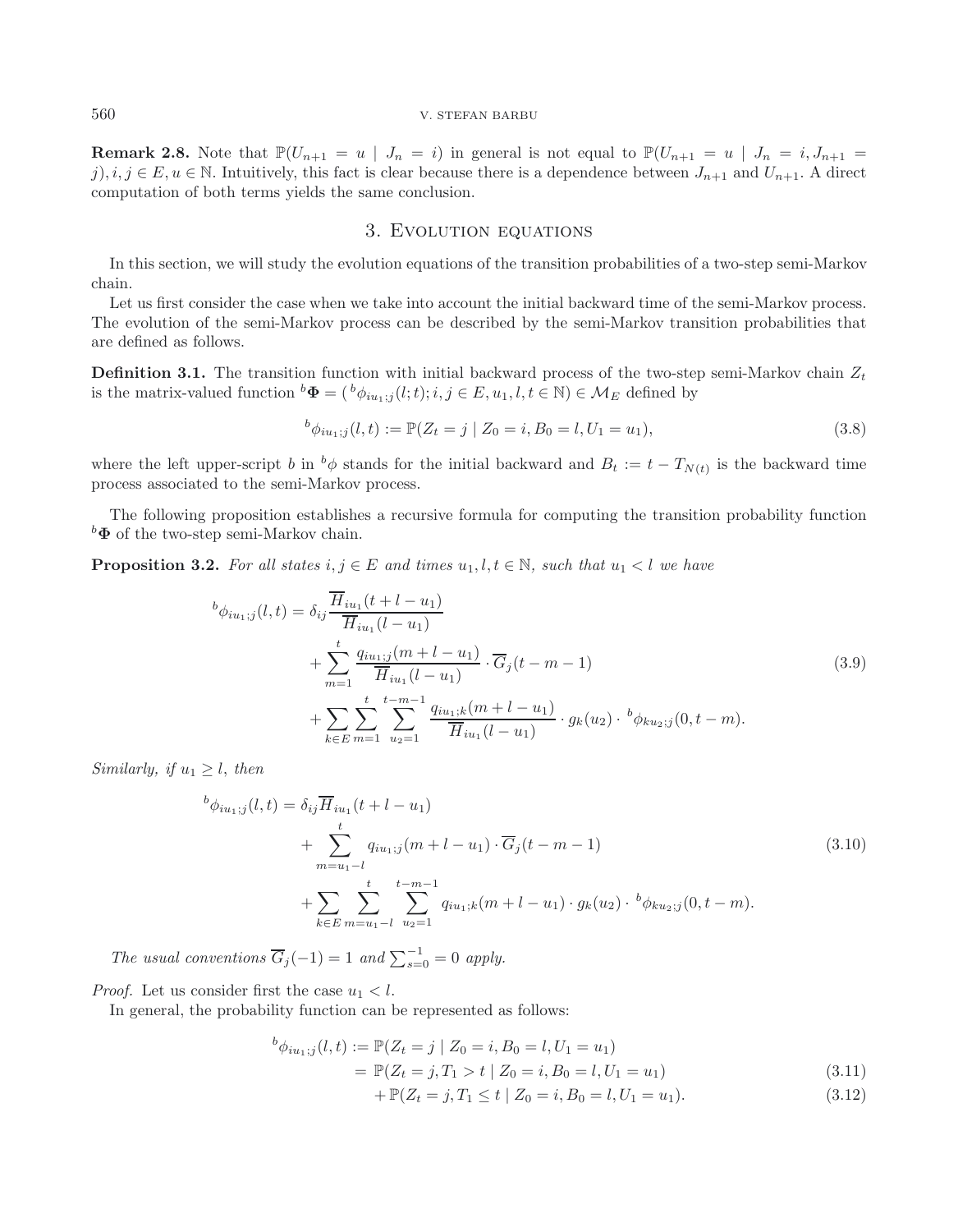Now consider the first addendum [\(3.11\)](#page-5-1) on the right hand side of the former equation for which the following chain of equalities holds true.

<span id="page-6-0"></span>
$$
\mathbb{P}(Z_t = j, T_1 > t \mid Z_0 = i, B_0 = l, U_1 = u_1)
$$
\n
$$
= \mathbb{P}(Z_t = j \mid T_1 > t, Z_0 = i, B_0 = l, U_1 = u_1) \mathbb{P}(T_1 > t \mid Z_0 = i, B_0 = l, U_1 = u_1)
$$
\n
$$
= \delta_{ij} \mathbb{P}(T_1 > t \mid Z_0 = i, B_0 = l, U_1 = u_1)
$$
\n
$$
= \delta_{ij} \mathbb{P}(T_1 - T_0 > t - T_0 \mid J_0 = i, T_0 = -l, T_1 > 0, U_1 = u_1)
$$
\n
$$
= \delta_{ij} \mathbb{P}(U_1 + V_1 > t + l \mid J_0 = i, T_0 = -l, T_1 > 0, U_1 = u_1)
$$
\n
$$
= \delta_{ij} \mathbb{P}(V_1 > t + l - u_1 \mid J_0 = i, T_0 = -l, T_1 > 0, U_1 = u_1)
$$
\n
$$
= \delta_{ij} \frac{\mathbb{P}(V_1 > t + l - u_1, T_1 > 0 \mid J_0 = i, T_0 = -l, U_1 = u_1)}{\mathbb{P}(T_1 > 0 \mid J_0 = i, T_0 = -l, U_1 = u_1)}.
$$
\n(3.13)

<span id="page-6-3"></span>The numerator of  $(3.13)$  can be evaluated as follows:

$$
\mathbb{P}(V_1 > t + l - u_1, T_1 > 0 | J_0 = i, T_0 = -l, U_1 = u_1) = \mathbb{P}(V_1 > t + l - u_1, V_1 > l - u_1 | J_0 = i, T_0 = -l, U_1 = u_1)
$$
  
=  $\mathbb{P}(V_1 > t + l - u_1, | J_0 = i, U_1 = u_1) = \overline{H}_{iu_1}(t + l - u_1).$  (3.14)

The denominator of  $(3.13)$  can be evaluated as follows:

$$
\mathbb{P}(T_1 > 0 | J_0 = i, T_0 = -l, U_1 = u_1) = \mathbb{P}(T_1 - T_0 > 0 - T_0 | J_0 = i, U_1 = u_1)
$$
  
\n
$$
= \mathbb{P}(U_1 + V_1 > l | J_0 = i, U_1 = u_1)
$$
  
\n
$$
= \mathbb{P}(V_1 > l - u_1 | J_0 = i, U_1 = u_1) = \overline{H}_{iu_1}(l - u_1).
$$
 (3.15)

This proves that

<span id="page-6-2"></span><span id="page-6-1"></span>
$$
\mathbb{P}(Z_t = j, T_1 > t \mid Z_0 = i, B_0 = l, U_1 = u_1) = \delta_{ij} \frac{\overline{H}_{iu_1}(t + l - u_1)}{\overline{H}_{iu_1}(l - u_1)}.
$$
\n(3.16)

Now, let us consider the second addendum [\(3.12\)](#page-5-1).

$$
\mathbb{P}(Z_t = j, T_1 \le t \mid Z_0 = i, B_0 = l, U_1 = u_1)
$$
\n
$$
= \sum_{k \in E} \sum_{m=1}^t \sum_{u_2 \ge 0} \mathbb{P}(Z_t = j, T_1 = m, J_1 = k, U_2 = u_2 \mid Z_0 = i, B_0 = l, U_1 = u_1)
$$
\n
$$
= \sum_{k \in E} \sum_{m=1}^t \sum_{u_2 \ge 0} \mathbb{P}(Z_t = j \mid T_1 = m, J_1 = k, U_2 = u_2, J_0 = i, T_0 = -l, T_1 > 0, U_1 = u_1)
$$
\n
$$
\times \mathbb{P}(U_2 = u_2 \mid T_1 = m, J_1 = k) \mathbb{P}(T_1 = m, J_1 = k \mid J_0 = i, T_0 = -l, T_1 > 0, U_1 = u_1)
$$
\n
$$
= \sum_{k \in E} \sum_{m=1}^t \sum_{u_2 \ge 0} \frac{b_{\phi_{ku_2}}(0; t - m) \cdot g_k(u_2) \cdot \frac{q_{iu_1;k}(m + l - u_1)}{\overline{H}_{iu_1}(l - u_1)}.
$$
\n(3.17)

Formula [\(3.17\)](#page-6-1) can be rewritten as follows:

$$
\sum_{k \in E} \sum_{m=1}^{t} \left( \sum_{u_2=0}^{t-m-1} {^{b} \phi_{ku_2;j}}(0; t-m) \cdot g_k(u_2) \cdot \frac{q_{iu_1;k}(m+l-u_1)}{\overline{H}_{iu_1}(l-u_1)} + \sum_{u_2 \geq t-m} {^{b} \phi_{ku_2;j}}(0; t-m) \cdot g_k(u_2) \cdot \frac{q_{iu_1;k}(m+l-u_1)}{\overline{H}_{iu_1}(l-u_1)} \right) \cdot (3.18)
$$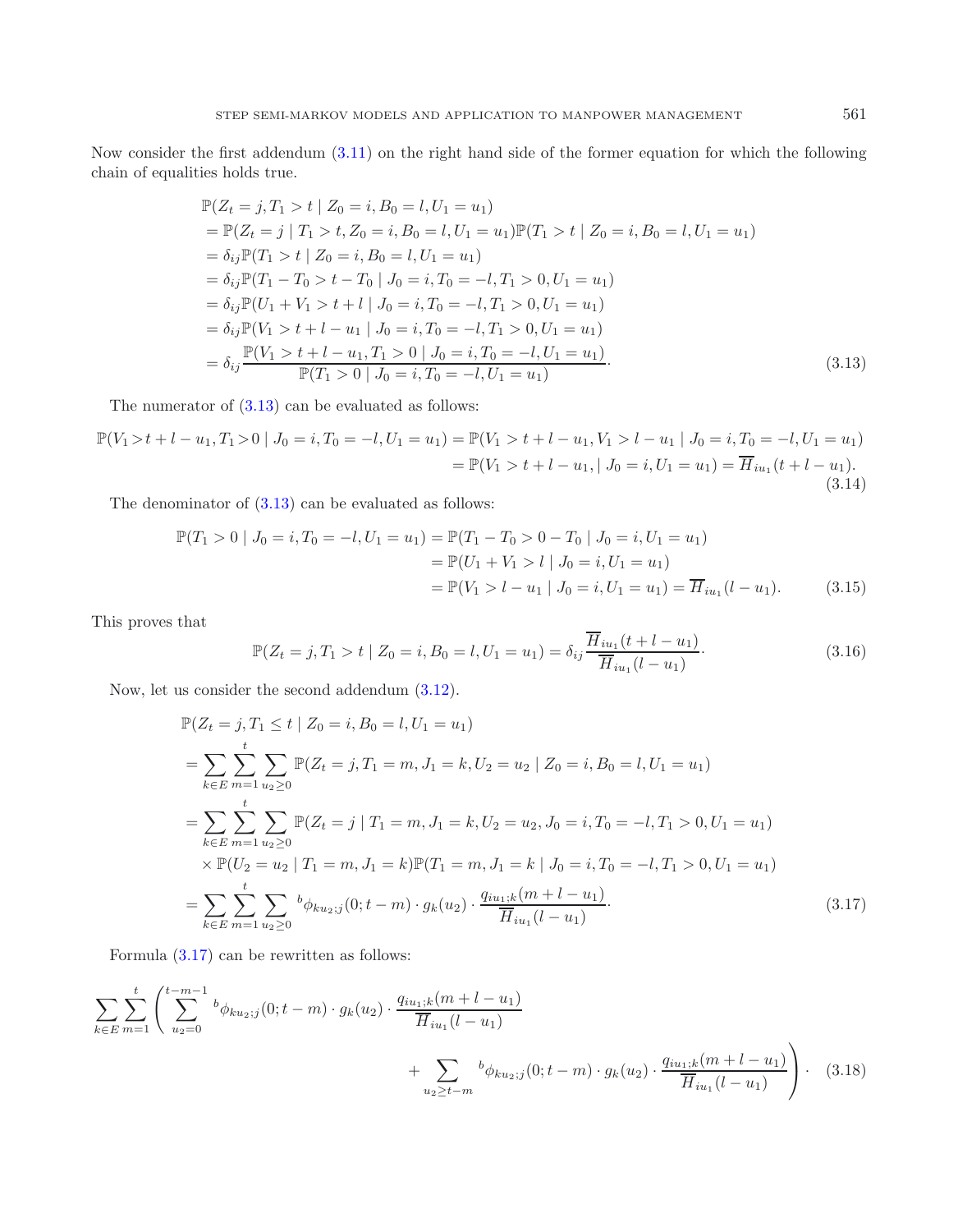When  $u_2 \geq t - m$ , the probability  ${}^b\phi_{ku_2;j}(0;t - m) = \delta_{kj}$  and, therefore, we have that

$$
\sum_{u_2 \ge t-m} {^b \phi_{ku_2;j}}(0; t-m) \cdot g_k(u_2) \cdot \frac{q_{iu_1;k}(m+l-u_1)}{\overline{H}_{iu_1}(l-u_1)} = \sum_{u_2 \ge t-m} \delta_{kj} \cdot g_k(u_2) \cdot \frac{q_{iu_1;k}(m+l-u_1)}{\overline{H}_{iu_1}(l-u_1)},
$$
(3.19)

which, in turn, implies that

$$
\sum_{k \in E} \sum_{m=1}^{t} \sum_{u_2 \ge t-m} {^b \phi_{ku_2;j}}(0; t-m) \cdot g_k(u_2) \cdot \frac{q_{iu_1;k}(m+l-u_1)}{\overline{H}_{iu_1}(l-u_1)} = \sum_{m=1}^{t} \sum_{u_2 \ge t-m} \frac{q_{iu_1;j}(m+l-u_1)}{\overline{H}_{iu_1}(l-u_1)} \cdot g_j(u_2)
$$

$$
= \sum_{m=1}^{t} \frac{q_{iu_1;j}(m+l-u_1)}{\overline{H}_{iu_1}(l-u_1)} \cdot \overline{G}_j(t-m-1). \tag{3.20}
$$

A substitution of [\(3.20\)](#page-7-0) into [\(3.18\)](#page-6-2) and the consideration of formula [\(3.16\)](#page-6-3) leads to formula [\(3.9\)](#page-5-2). Given the similarity with formula  $(3.9)$ , we shall only sketch the proof of formula  $(3.10)$ . We consider the usual representation of the probability function

$$
{}^{b}\phi_{iu_{1};j}(l,t) = \mathbb{P}(Z_t = j, T_1 > t \mid Z_0 = i, B_0 = l, U_1 = u_1)
$$
\n(3.21)

<span id="page-7-0"></span>+ 
$$
\mathbb{P}(Z_t = j, T_1 \le t \mid Z_0 = i, B_0 = l, U_1 = u_1).
$$
 (3.22)

(3.24)

Now, for  $u_1 \geq l$ , the computations are modified as follows. First,

$$
\mathbb{P}(Z_t = j, T_1 > t | Z_0 = i, B_0 = l, U_1 = u_1) = \delta_{ij} \mathbb{P}(T_1 - T_0 > t - T_0 | J_0 = i, T_0 = -l, T_1 > 0, U_1 = u_1)
$$
  
\n
$$
= \delta_{ij} \frac{\mathbb{P}(V_1 > t + l - u_1 | J_0 = i, U_1 = u_1)}{\mathbb{P}(T_1 > 0 | J_0 = i, T_0 = -l, U_1 = u_1)}
$$
  
\n
$$
= \delta_{ij} \frac{\overline{H}_{iu_1}(t + l - u_1)}{1} = \delta_{ij} \overline{H}_{iu_1}(t + l - u_1). \tag{3.23}
$$

For 
$$
T_1 \leq t
$$
 we have

$$
\mathbb{P}(Z_t = j, T_1 \le t \mid Z_0 = i, B_0 = l, U_1 = u_1)
$$
\n
$$
= \sum_{k \in E} \sum_{m \ge u_1 - l}^{t} \sum_{u_2 \ge 0} \mathbb{P}(Z_t = j \mid T_1 = m, J_1 = k, U_2 = u_2, J_0 = i, T_0 = -l, T_1 > 0, U_1 = u_1)
$$
\n
$$
\times \mathbb{P}(U_2 = u_2 \mid T_1 = m, J_1 = k) \mathbb{P}(T_1 = m, J_1 = k \mid J_0 = i, T_0 = -l, T_1 > 0, U_1 = u_1)
$$
\n
$$
= \sum_{k \in E} \sum_{m \ge u_1 - l}^{t} \sum_{u_2 \ge 0} \sum_{u_1 = u_2 \ge 0}^{t} \phi_{ku_2; j}(0; t - m) \cdot g_k(u_2) \cdot q_{iu_1; k}(m + l - u_1). \tag{3.25}
$$

A decomposition of the sum  $\sum_{u_2\geq 0} = \sum_{u_2\geq t-m}^{t-m-1} + \sum_{u_2\geq t-m}$  and the fact that for  $u_2 \geq t-m$  the probability  $b_{\phi_{k u_2;j}}(0;t-m) = \delta_{kj}$  yield equation [\(3.10\)](#page-5-3), after some simple substitutions.

The transition function  $^b\phi_{iu_1;j}(l,t)$  gives the probabilistic evolution of the system and is dependent on the backward process value,  $B_0 = l$ . An interesting case is obtained for  $B_0 = 0$ , that is, when the current time zero is a transition time. In this case, the transition probability function simplifies considerably. Indeed, note first of all that  $u_1$  cannot be less than  $l(= 0)$ ; note also that the first case  $(u_1 < l)$  makes no sense anymore. Second,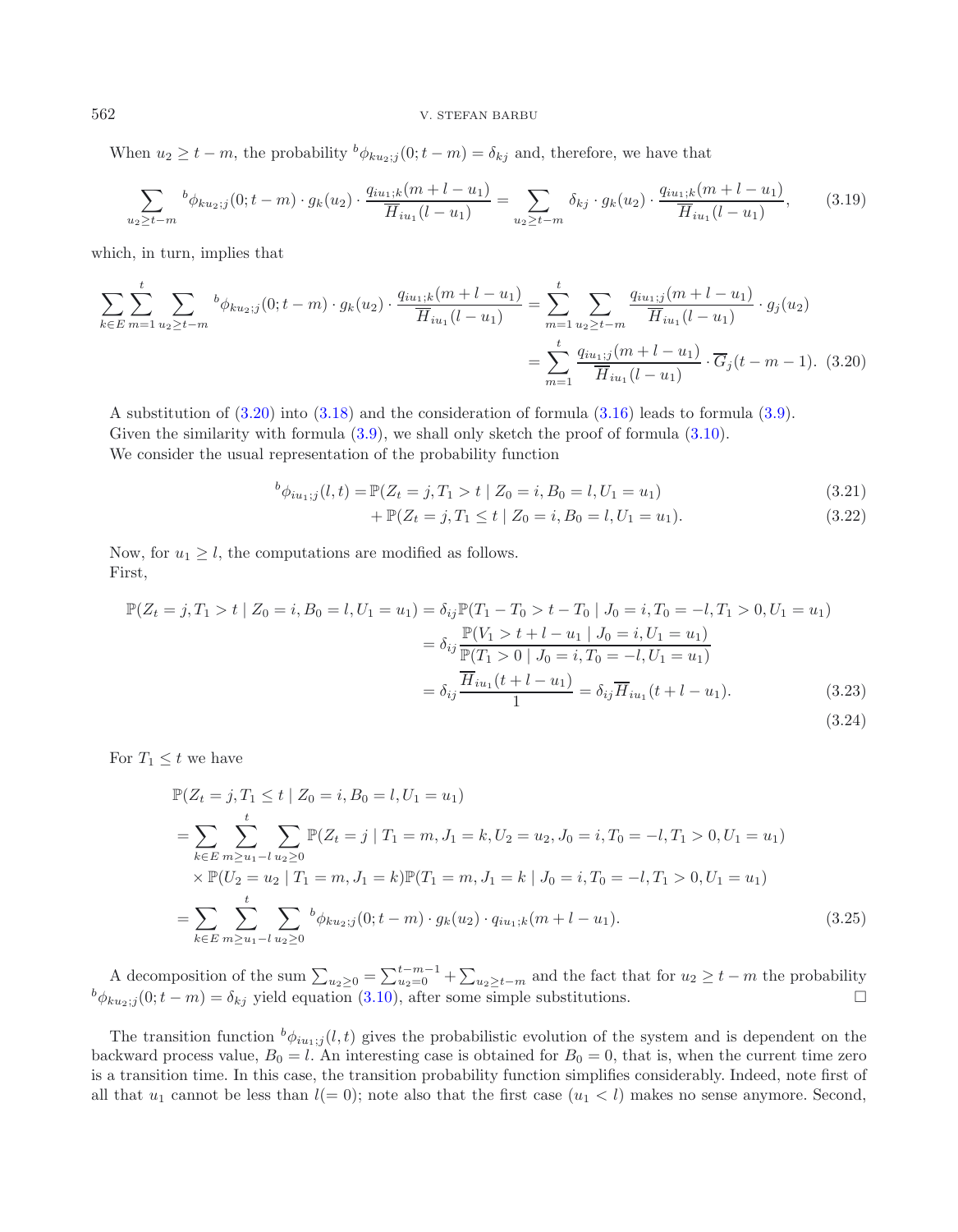for  $u_1 \geq l = 0$ , we have

$$
b_{\phi_{iu_1;j}}(0,t) := \phi_{iu_1;j}(t) = \delta_{ij}\overline{H}_{iu_1}(t-u_1)
$$
  
+ 
$$
\sum_{m=u_1}^{t} q_{iu_1;j}(m-u_1) \cdot \overline{G}_j(t-m-1)
$$
  
+ 
$$
\sum_{k \in E} \sum_{m=u_1}^{t} \sum_{u_2=1}^{t-m-1} q_{iu_1;k}(m-u_1) \cdot g_k(u_2) \cdot \phi_{ku_2;j}(0,t-m).
$$
 (3.26)

The evolution equations for the two-step semi-Markov chain model can be further generalized when taking into account the initial or final backward and forward processes as done for non-homogeneous semi-Markov chains (see  $[5]$ ).

## 4. Some associated estimation topics

<span id="page-8-0"></span>Starting from available data, one can obtain empirical estimators of the quantities of interest defining our model. Let us consider a sample path of a two-step semi-Markov model censored at a fixed arbitrary time  $M \in \mathbb{N}^*,$ 

$$
J_0, U_1, V_1, J_1, U_2, V_2, \dots, J_{N(M)-1}, U_{N(M)}, V_{N(M)}, J_{N(M)}, B_M,
$$
\n
$$
(4.27)
$$

where  $N(M) := \max\{n \mid T_n \leq M\}$  is the counting process of the number of jumps in [1; M] and  $B_M := M - T_{N(M)}$  is the censored sojourn time in the last visited state  $J_{N(M)}$ .

For any states  $i, j \in E$  and  $u, v \in \mathbb{N}^*$ , let us consider:

- (1)  $N_i(M) := \sum_{n=0}^{N(M)-1} \mathbf{1}_{\{J_n=i\}} = \sum_{n=0}^{M} \mathbf{1}_{\{J_n=i, T_{n+1}\leq M\}}$  the number of visits to state *i* of the MC  $(J_n)_{n\in\mathbb{N}}$ , up to time  $M$ ;<br> $N(\omega, M) := Y$
- (2)  $N_i(u, M) := \sum_{n=1}^{N(M)} 1_{\{J_{n-1} = i, U_n = u\}} = \sum_{n=1}^{M} 1_{\{J_{n-1} = i, U_n = u, T_n \leq M\}}$  the number of visits to state *i* of the MC (*I*) on up to time *M* with sojourn time  $U = u$  in state *i*. MC  $(J_n)_{n \in \mathbb{N}}$ , up to time M, with sojourn time  $U = u$  in state *i*;<br> $N(u, M)$ ,  $\sum_{i=1}^{N(M)} 1$
- (3)  $N_{ij}(u, M) := \sum_{n=1}^{N(M)} \mathbf{1}_{\{J_{n-1} = i, J_n = j, U_n = u\}} = \sum_{n=1}^{M} \mathbf{1}_{\{J_{n-1} = i, J_n = j, U_n = u, T_n \leq M\}}$  the number of transitions of the MC  $(J_n)_{n \in \mathbb{N}}$  from state *i* to state *j*, up to time *M*, with sojourn time  $U = u$  in state *i*;<br> $N(u, u, M)$ ,  $\sum_{i=1}^{N(M)} 1$
- $(N_i) N_{ij}(u, v, M) := \sum_{n=1}^{N(M)} \mathbf{1}_{\{J_{n-1}=i, J_n=j, U_n=u, V_n=v\}}$  $=\sum_{n=1}^{M} \mathbf{1}_{\{J_{n-1}=i,J_n=j,U_n=u,V_n=v,T_n\leq M\}}$  - the number of transitions of the MC  $(J_n)_{n\in\mathbb{N}}$  from state i to state i un to time M with solown time  $I_i = u$  and  $V = v$  in state i j, up to time M, with sojourn time  $U = u$  and  $V = v$  in state i.

Consequently, the empirical estimators of the quantities of interest defining the model are given by:

$$
\widehat{p}_{iu;j}(M) := \frac{N_{ij}(u, M)}{N_i(u, M)};
$$
\n(4.28)

$$
\widehat{g}_i(u, M) := \frac{N_i(u, M)}{N_i(M)};
$$
\n(4.29)

$$
\widehat{f}_{iu;j}(v,M) := \frac{N_{ij}(u,v,M)}{N_{ij}(u,M)}.
$$
\n(4.30)

From classical arguments, these estimators are strongly consistent, as  $M \to \infty$ .

If one considers several (say  $K$ ) sample paths of a two-step semi-Markov model censored at a fixed arbitrary time  $M \in \mathbb{N}^*$ ,

$$
J_0^l, U_1^l, V_1^l, J_1^l, U_2^l, V_2^l, \dots, J_{N(M)-1}^l, U_{N(M)}^l, V_{N(M)}^l, J_{N(M)}^l, B_M^l, l = 1, \dots, K,
$$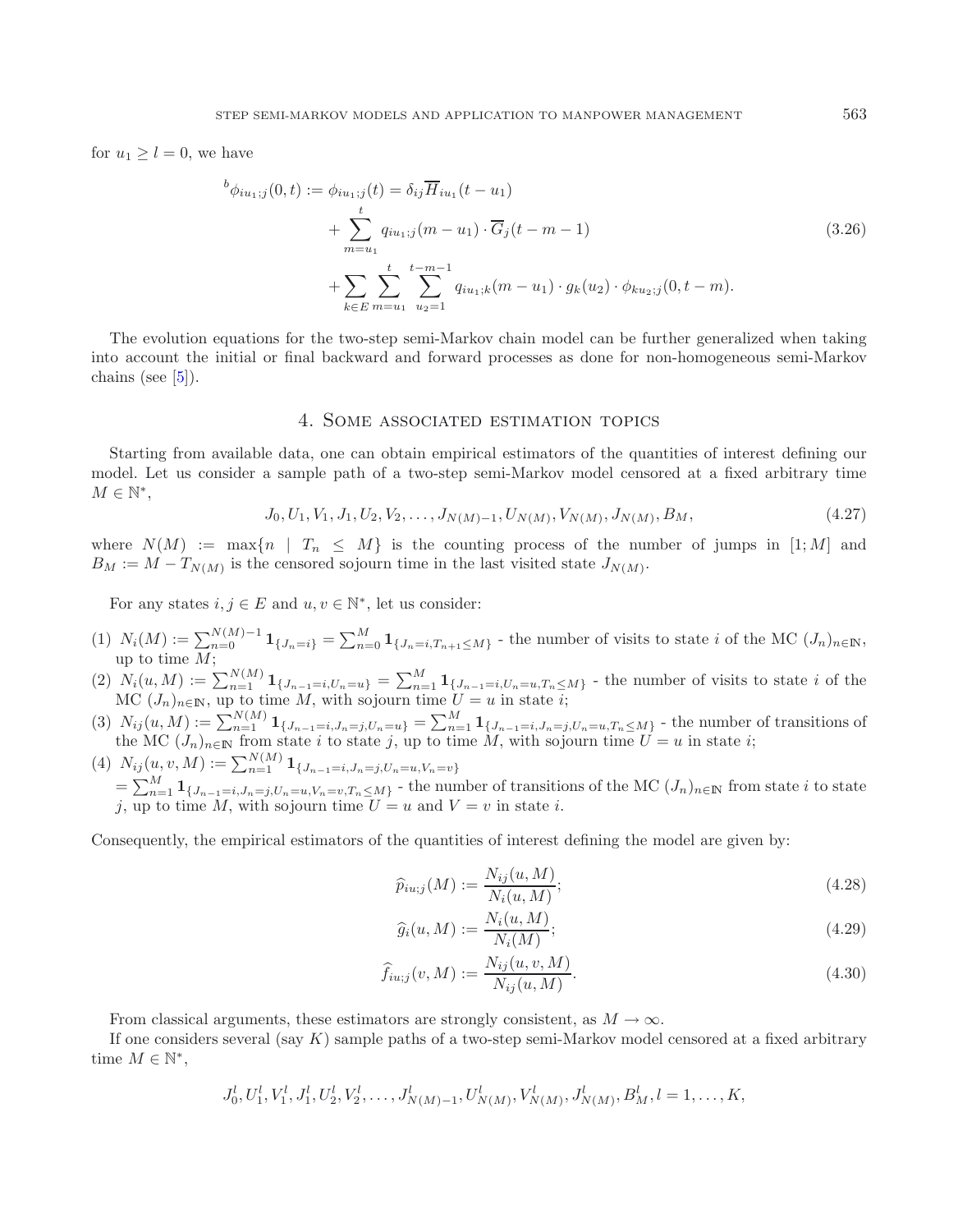then the corresponding empirical estimators are given by

$$
\widehat{p}_{iu;j}(K) := \frac{N_{ij}(u, K)}{N_i(u, K)},
$$

$$
\widehat{g}_i(u, K) := \frac{N_i(u, K)}{N_i(K)},
$$

$$
\widehat{f}_{iu;j}(v, K) := \frac{N_{ij}(u, v, K)}{N_{ij}(u, K)},
$$

where the quantities  $N_{ij}(u, K), N_i(u, K), N_{ij}(u, v, K), N_i(K)$  are defined taking into account the counting over all the K sample paths. As before, these estimators are strongly consistent, as  $K \to \infty$ .

At this point it is possible to estimate the probability  $q_{i u;j}(v)$  through the estimator  $\hat{q}_{i u;j}(v,K)$  :=  $\hat{p}_{iu;j}(K) f_{iu;j}(v,K)$ . The transition functions can be estimated by plugging-in  $\hat{p}_{iu;j}(K)$ ,  $f_{iu;j}(v,K)$  and  $\hat{q}_{iu;j}(v,K)$ <br>inside equations (3.9) and (3.10) inside equations  $(3.9)$  and  $(3.10)$ .

It is worth noticing that one can consider the estimation framework when the  $U_n$ 's and  $V_n$ 's are not directly<br>served but the observations are  $I_2$ ,  $X_1$ ,  $X_2$ ,  $I_3$ ,  $X_3$ ,  $I_4$ ,  $X_5$ ,  $I_5$ ,  $X_6$ ,  $I_7$ ,  $I_8$ , observed, but the observations are  $J_0, X_1, J_1, X_2, \ldots, J_{N(M)-1}, X_{N(M)}, J_{N(M)}, B_M$ , where  $X_n := U_n + V_n$ represent the successive holding times. This case with latent variables  $U_n$  and  $V_n$  can correspond to some important applied situations. In this case, estimating the (conditional) distribution of  $U_n$  and  $V_n$  could be a challenging topic, involving convolution estimation for dependent random variables. When considering general m−step semi-Markov chains instead of two-step semi-Markov ones, like in Remark [2.6,](#page-4-0) this problem of estimation could be even more complicated. This research direction represents the topic of a future work.

#### 5. Application to manpower management

#### <span id="page-9-0"></span>**5.1. Manpower dynamics using two-step semi-Markov models**

The application of our model tackles the problem of time evolution of salary lines and more precisely of the ongoings in the case of promotion. This problem is part of the larger problem of manpower planning. Manpower management (MPM) is an interdisciplinary topic. The literature is copious and the interested reader can refer to  $[4, 11]$  $[4, 11]$  $[4, 11]$  for older references and to  $[6, 8, 13]$  $[6, 8, 13]$  $[6, 8, 13]$  $[6, 8, 13]$  $[6, 8, 13]$  $[6, 8, 13]$  for newer references on this topic.

At the beginning of the seventies, Markov processes were applied to this topic (see for example [\[4](#page-16-14), [20](#page-16-18)]). This approach was further developed in the following years; we can mention the contributions of [\[2,](#page-16-19) [12,](#page-16-20) [25\]](#page-16-21). A considerable improvement was realized by introducing semi-Markov processes, see *e.g.* [\[3,](#page-16-22) [18,](#page-16-23) [23](#page-16-24), [24,](#page-16-10) [26](#page-16-25)]. Note also that in [\[18](#page-16-23)] and in [\[15\]](#page-16-26) a generalization of semi-Markov processes was also presented to introduce the age and the seniority into the model.

Recently the important problem of integrating the modelling of the training of workers within a manpower planning model of a company has been considered in [\[9](#page-16-27), [12\]](#page-16-20) and extended in [\[10](#page-16-4)] by considering the so called augmented semi-Markov models.

In this subsection we show how natural is the integration of the training period in a manpower system modelled by a two-step semi-Markov model.

Let us consider a MPM that incorporates the need of the employees to attend a period of training before being upgraded. Let us assume that a worker has just entered state  $i$  of the organization (company). First, we can imagine that he/she will maintain this position until a random time selected by the distribution  $q_i(\cdot)$ . Second, after a random time u (realization of  $g_i(\cdot)$ ), he/she starts a period of training for potential upgrade (change) of his/her position. Furthermore it may be reasonable to assume that:

- Next position is selected according to the probability distribution <sup>p</sup>*iu*;· and therefore depends on the current position i and on how long the worker occupied the position i, that is, on the time  $u$ ;
- After selecting the next position, say state j, he/she will transit into j after the completion of the necessary training that will have a random length sampled from  $f_{i u;j}(\cdot)$ . This may be the case because the necessary training can depend on the past experience of the worker  $(i, u)$ , as well as on the new position j to be held.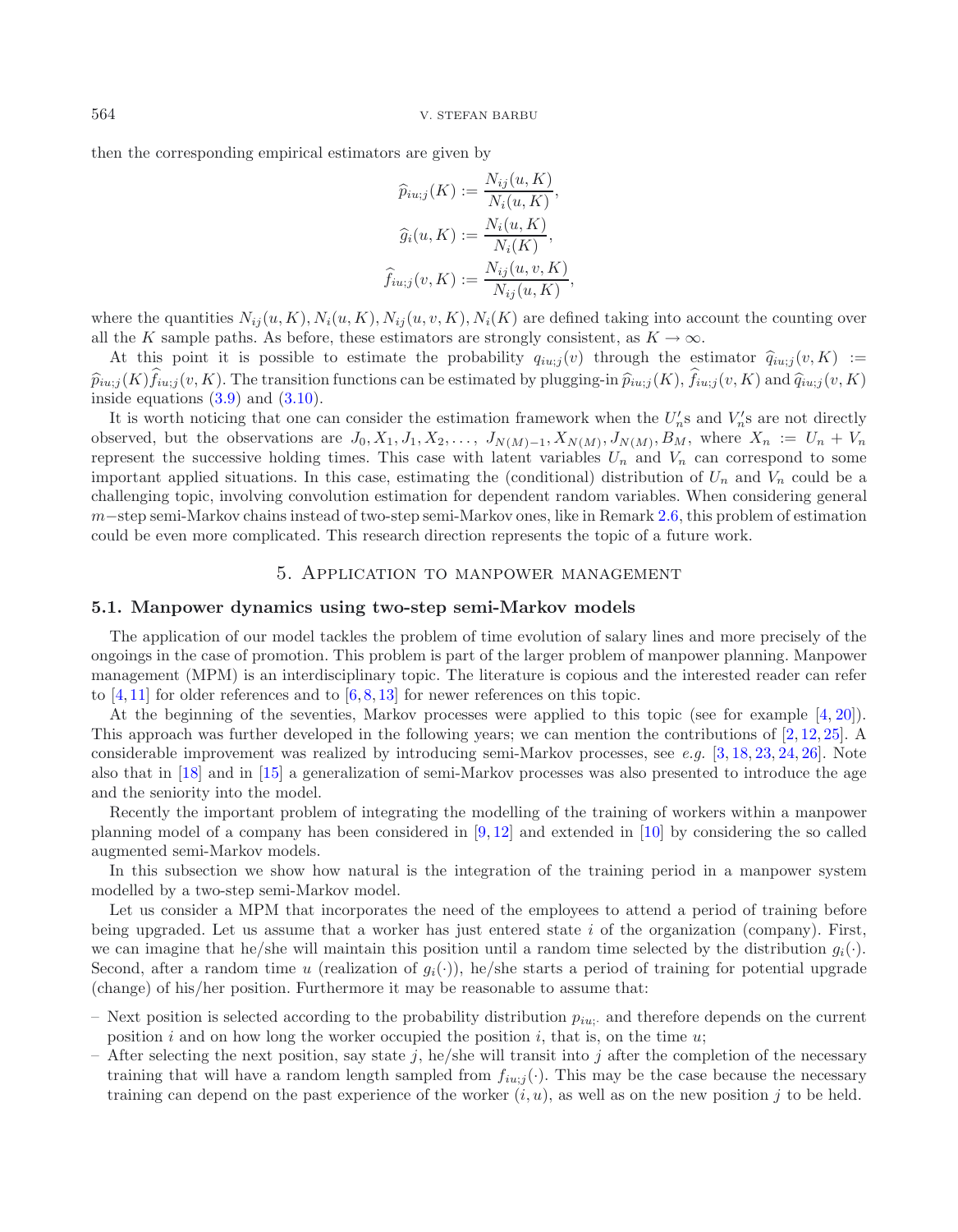| Ages      | I Empl | П<br>Empl | Func<br>L | П<br>Func        | Exec         | tot age |
|-----------|--------|-----------|-----------|------------------|--------------|---------|
| $24$      | 27     | $\theta$  | $\Omega$  | $\left( \right)$ | $\mathbf{0}$ | 27      |
| $25 - 29$ | 429    |           |           | 0                | 0            | 431     |
| $30 - 34$ | 1510   | 95        | 14        | 0                | 0            | 1619    |
| $35 - 39$ | 1969   | 307       | 71        | 4                | 3            | 2354    |
| $40 - 44$ | 1794   | 361       | 206       | 6                | 5            | 2372    |
| $45 - 49$ | 2354   | 675       | 479       | 30               | 9            | 3727    |
| $50 - 54$ | 2766   | 934       | 1085      | 106              | 41           | 4932    |
| $55 - 59$ | 927    | 261       | 499       | 95               | 39           | 1821    |
| >60       | 138    | 27        | 61        | 20               | 19           | 265     |
| tot deg   | 12 094 | 2661      | 2416      | 261              | 116          | 17548   |

<span id="page-10-0"></span>TABLE 1. The total population subdivided by age and state.

<span id="page-10-1"></span>

FIGURE 2. The probability to be promoted between two ranks of employees; the abscissa axis gives the seniority years.

Notice that, during the training period (second part of the sojourn time), the worker stays in state  $i$  because the upgrade is not yet completed and the company will pay a wage according to class  $i$ .

This description shows that the two-step semi-Markov chain model is a good candidate to study the career evolution of workers in a company and naturally can include among its main features the training period.

#### **5.2. Data description**

We have used an old dataset of a primary Italian bank. There were 15 ranks in the bank: 7 ranks of office workers, 5 of functionary workers and 3 of executives. The dataset contains only transitions among classes obtained by an aggregation of ranks into five states. The first state was formed by the first 5 ranks of office workers, the second one by the other two employee ranks, the third state was formed by the first four ranks of functionary workers. The last two states were formed by the last rank of functionary workers and by the three states of executives, respectively.

The total number of considered workers was exactly 17 548, out of which 5325 were females and 12 223 males. The initial distribution of the workers in the five states and their age structure is illustrated in Table [1.](#page-10-0)

We can also note that the probability to be promoted is higher with a lower seniority in the rank (time elapsed in the rank since the entrance in the rank) and decreases as the seniority is increasing. Figure [2](#page-10-1) illustrates this phenomenon.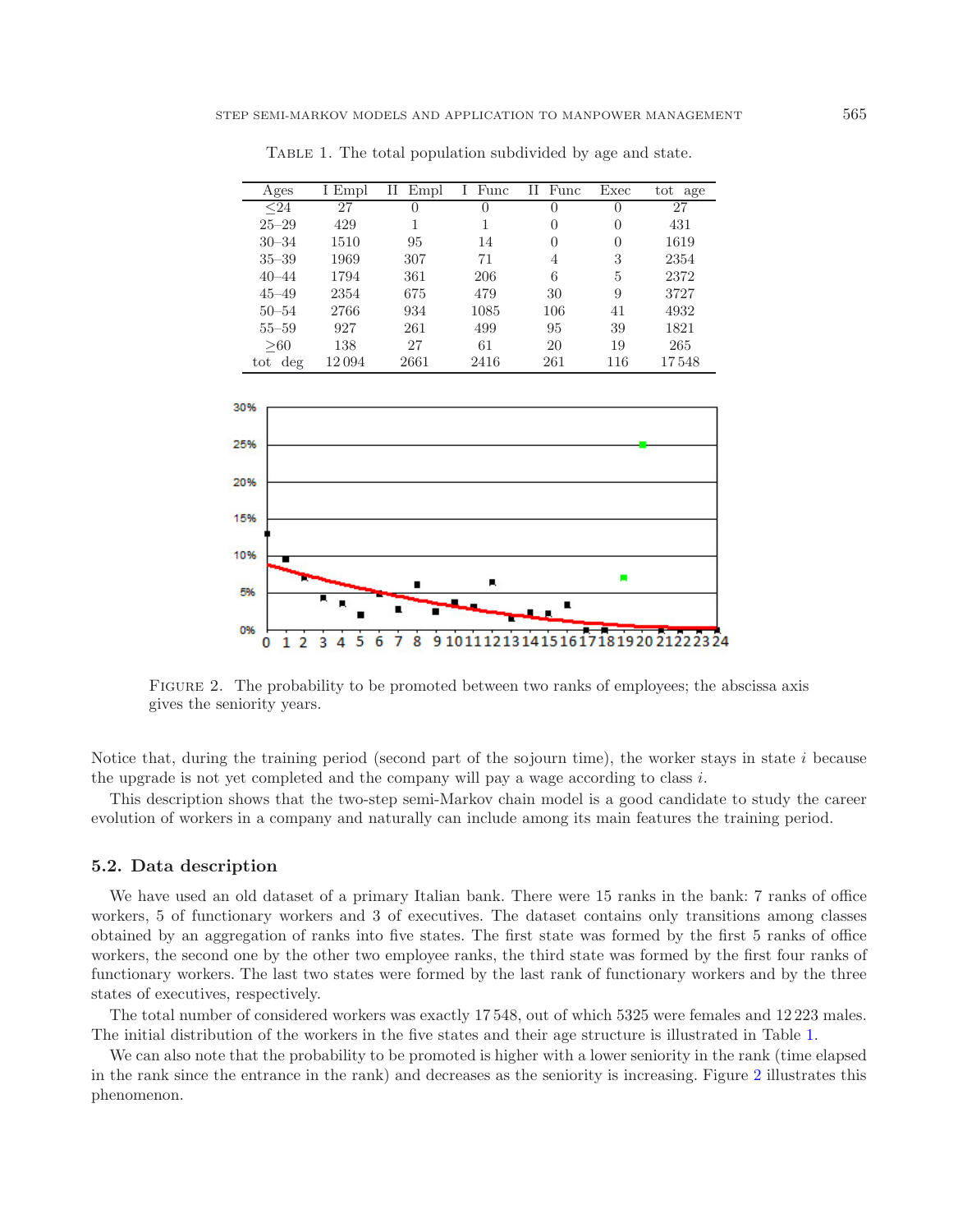



<span id="page-11-0"></span>Figure 3. Histograms of values of U (*top-left*), V (*top-right*) and X (*bottom-left*).

| Variable | Mean   | Standard  | Mode | Median | Pearson   |
|----------|--------|-----------|------|--------|-----------|
|          |        | deviation |      |        | asymmetry |
|          | 9.822  | 3.507     |      |        | 1.558     |
|          | 3.371  | 2.128     |      | 2      | 1.932     |
|          | 13.193 | 3.898     | 12   | 12     | 0.918     |

TABLE 2. Descriptive statistics of pdf of  $U_n$ ,  $V_n$  and  $X_n$ .

Our dataset is not complete for the application of the two-step semi-Markov model because neither did we have information on how the waiting time is divided in the two steps nor on whether the bank implemented a training scheme for the promotions. To overcome this problem we decided to work with a Monte Carlo simulation for the reconstruction of the subdivision of the waiting times into two steps. We worked in the following way. For each individual h in the dataset we dispose of the sequence of the waiting times  $\{X_{n+1}^{(h)}\}$  for  $n = 0, 1, ..., N^{(h)}$ . We decided that the length of  $U_{n+1}^{(h)}$  should be about three times the length of the time  $V_{n+1}^{(h)}$  or equivalently,  $U_{n+1}^{(h)}$  is, in average, the 75% of  $X_{n+1}^{(h)}$  and  $V_{n+1}^{(h)}$  the remaining 25%. Then given the total length of  $X_{n+1}^{(h)}$  we did a pseudo-random number extraction from a Uniform distribution with support  $[0,$  $\frac{X_{n+1}^{(h)}}{2}$  ∩ **N** and then we fixed  $U_{n+1}^{(h)} = \frac{X_{n+1}^{(h)}}{2} + x$  where x is the result of the extraction. This operation is done for each waiting time of each individual individual.

In this way we reconstructed a dataset that contains all the necessary information for the implementation of the two-step semi-Markov model. In Figure [3](#page-11-0) we report in the top-left corner the histogram of the absolute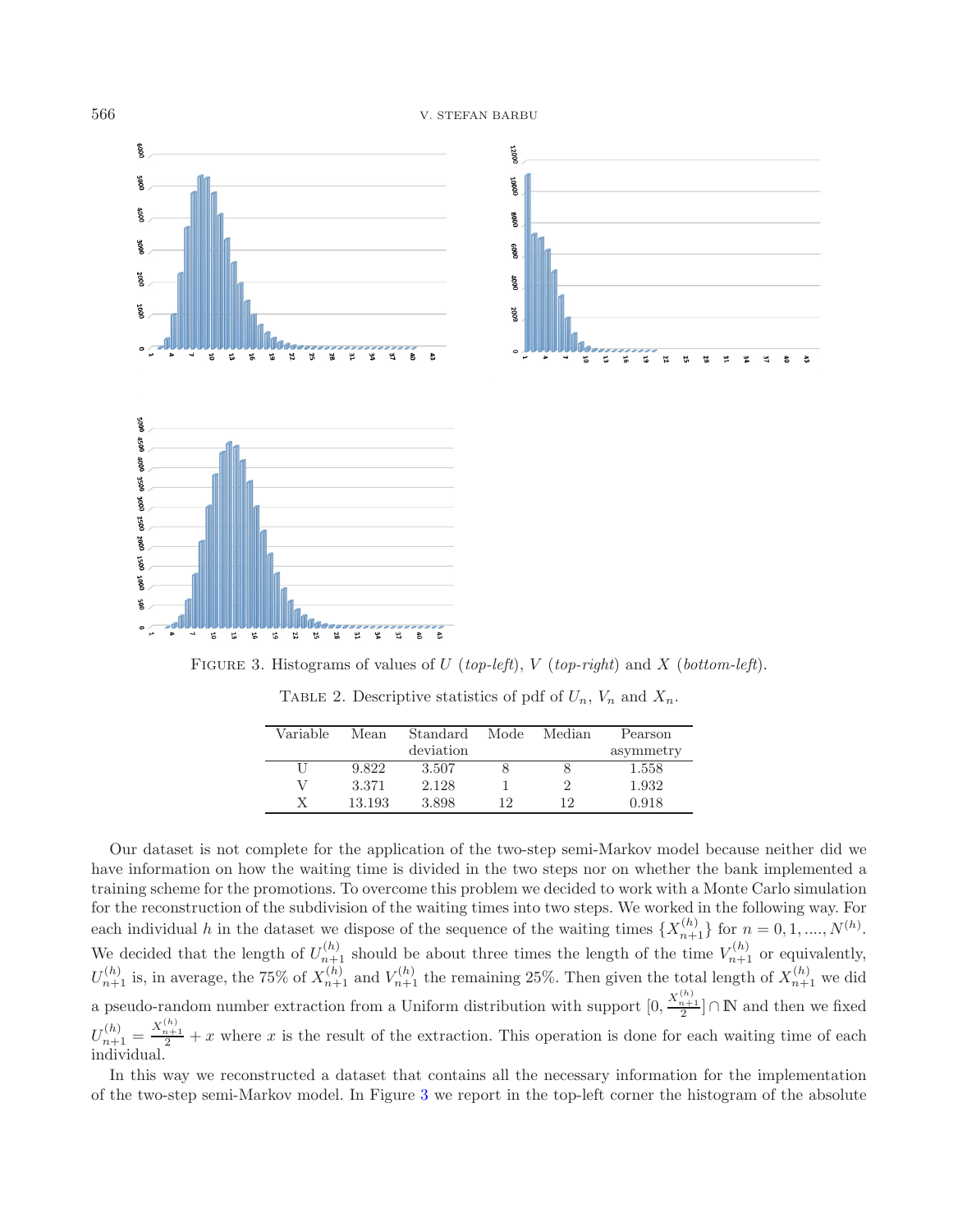

<span id="page-12-0"></span>FIGURE 4. Probability function  ${}^b\phi_{iu_1;j}(l,t)$  for  $l = 0$  and  $u_1 = 1$ , as a function of time t, for different couples of states i and j. Average shares  $\frac{V}{X}$  and  $\frac{V}{X}$ : 70−30% (*top-left*), 75−25% (*top-right*). 80−20% (*bottom-left*), 85−15% (*bottom-right*). (*top-right*), 80−20% (*bottom-left)*, 85−15% (*bottom-right*).

frequencies of the U variable; on the top-right corner the histogram is relative to the variable V and in the bottom-left corner the histogram of the waiting time X. In Table [1](#page-10-0) we report some descriptive statistics of those histograms. As it is possible to see, the mean length of the waiting times X is 13 years and the mean value of the first step U is 9.822, so that U is 74.45% of X. The column of the standard deviations tells us that the variance of  $X$  is less than the sum of the variances of  $U$  and  $V$ . This is the case because in our simulation the variables  $U$  and  $V$  are negatively correlated because their sum is fixed by the value of  $X$ , hence, large values of U are associated with low values of V and *vice versa*. The three distributions show a positive asymmetry which is more pronounced for the second step  $V$ .

In order to carry out a sensitivity analysis, the simulation has been repeated not only dividing the waiting times X into first and second steps of shares 75−25% but also in three other different proportions: 70−30%, 80−20% and 85−15%.

By using the estimators presented in Section 4 we were able to have estimates of the main parameters of the model.

#### **5.3. Results and discussion**

In Figure [4](#page-12-0) we show the behaviour of the probability  $^b\phi_{iu_1;j}(l,t)$  for  $l=0$ ,  $u_1=1$  as a function of time t for different couples of states  $i$  and  $j$ .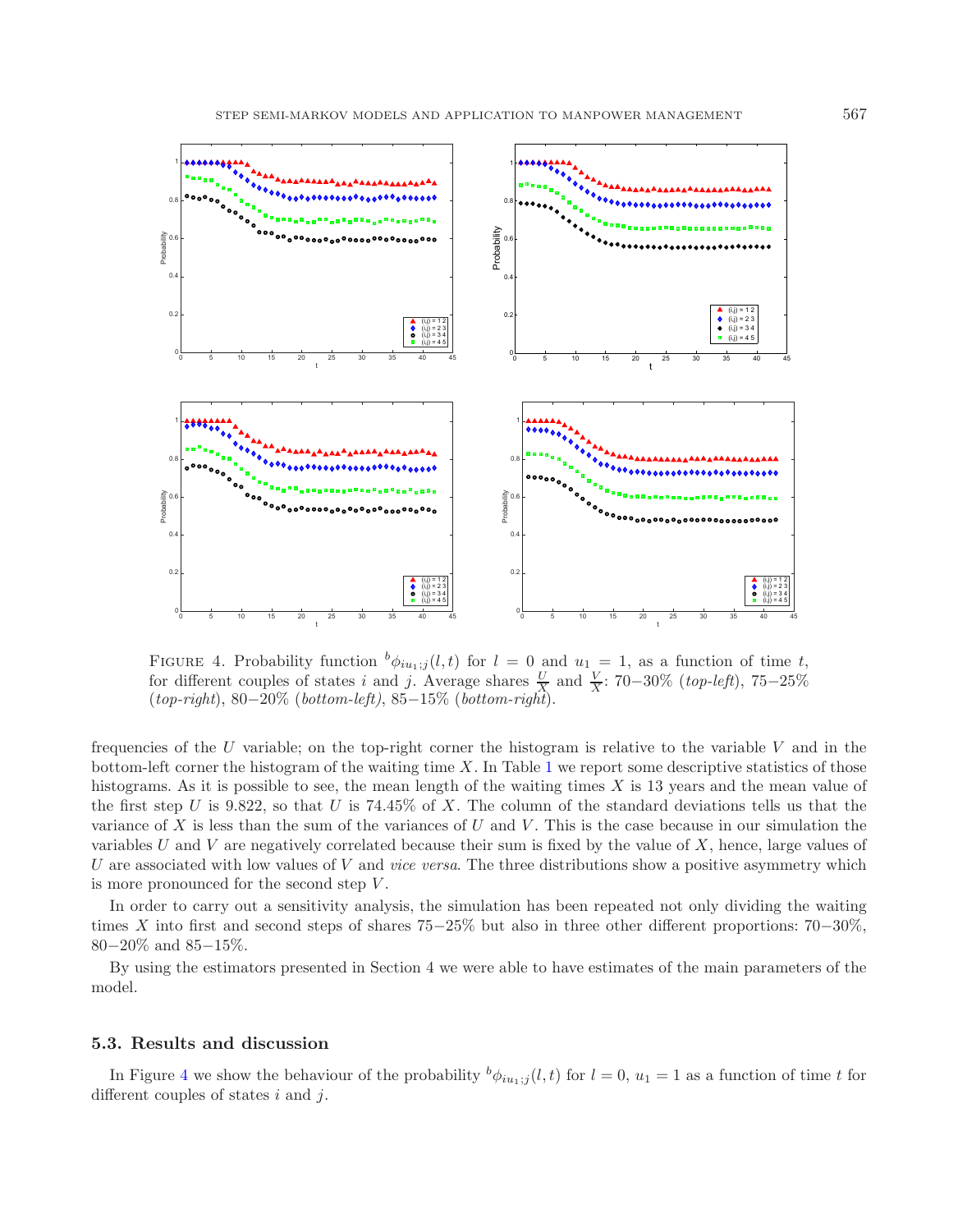

<span id="page-13-0"></span>FIGURE 5. Probability function  ${}^b\phi_{iu_1;j}(l,t)$  for  $l = 0$ ,  $u_1 = h$ ,  $t = h + 1$ , as a function of h, for different couples of states i and j. Average shares  $\frac{V}{X}$  and  $\frac{V}{X}$ : 70−30% (*top-left*), 75−25% (*top-right*). 80−20% (*bottom-left*), 85−15% (*bottom-right*). (*top-right*), 80−20% (*bottom-left*), 85−15% (*bottom-right*).

As we can see, in all the four cases these probabilities exhibit a decreasing behaviour for all couples of states. This means that if the worker entered state i at current time and after one unit of time he/she begins the training for possible promotion, it is more probable that he/she will be promoted within a short time. The passage from state 1 to state 2 shows more chance, in contrast to the promotion from state 3 to state 4, which is harder. It is also relevant to note that, as the percentage of time the individual is in the first step of the waiting time increases, the transition probability decreases. The differences are moderate because the total waiting time  $X = U + V$  is kept fixed and also because the sharing of the waiting time in the two steps is done independently from the initial and final states of the waiting time.

In Figure [5](#page-13-0) we show the behaviour of the probability  $^b\phi_{iu_1;j}(l,t)$  for  $l=0$ ,  $u_1=h, t=h+1$  as a function of h for different couples of states i and j. For any considered couple of states i and j we see that this probability exhibits first a decreasing path and then it shows a reversion, with an increasing behaviour of the function. This means that if the worker entered state i at current time and after h units of time he/she begins the training, the probability to be promoted within one year is very high if the training starts anon, then decreases in time and then it starts to increase on the long time horizon. This tells us that, in our organization, the best workers (those starting a training in a short time) have more chances to be promoted compared to average workers. It is also evident that bad workers (those entering the training later than the others) have a high chance to be promoted, but since they do it on a long time horizon they will make only one promotion in their career. In Figure [6](#page-14-0) we report the same probability evaluated after 5 years from the start of a training period. Obviously,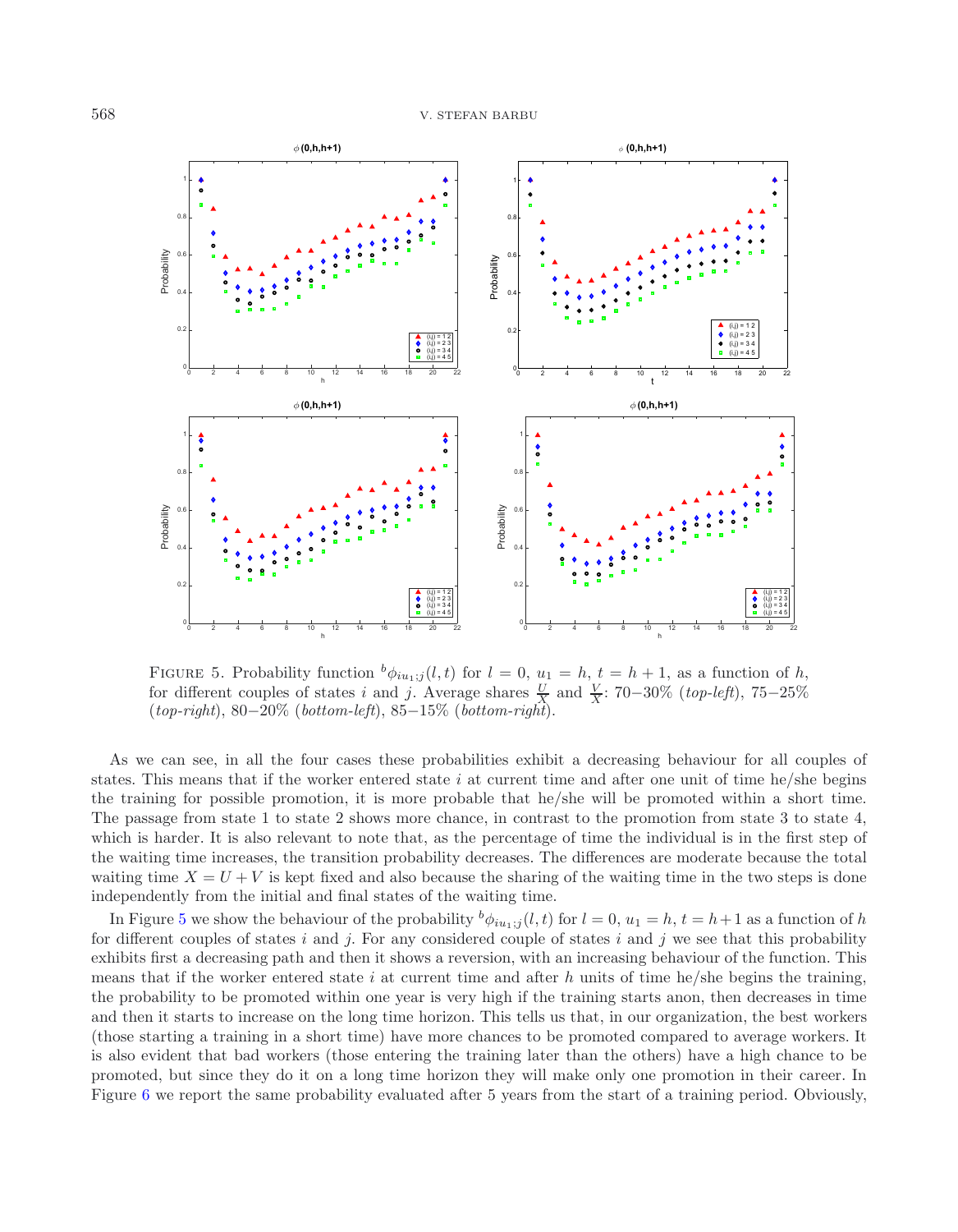

<span id="page-14-0"></span>FIGURE 6. Probability function  ${}^b\phi_{iu_1;j}(l,t)$  for  $l = 0$ ,  $u_1 = h$ ,  $t = h + 5$ , as a function of h, for different couples of states *i*, and *i*, Average shares  $\mathcal{L}$  and  $\mathcal{L}$ . 70–30% *(top left*), 75–25% for different couples of states i and j. Average shares  $\frac{V}{X}$  and  $\frac{V}{X}$ : 70−30% (*top-left*), 75−25% (*top-right*). 80−20% (*bottom-left*), 85−15% (*bottom-right*). (*top-right*), 80−20% (*bottom-left*), 85−15% (*bottom-right*).

the probabilities in this case are higher as compared to those in Figure [5.](#page-13-0) Also in these cases we remark a decrease of the transition probability as the percentage of time the individual is in the first step of the waiting time increases; moreover, the general shape of the functions is kept unaltered.

Finally in Figure [7](#page-15-0) we report the probability  $^b\phi_{iu_1;j}(l,t)$  for  $u_1 = 6$ ,  $t = 10$  as a function of the backward time  $l$  for different couples of states i and j. This shows a duration effect that is important to be captured by the process. Indeed, the transition probability shows a marked dependence on the value of the backward recurrence time process.

#### 6. Conclusion

In this paper, we introduced a particular type of semi-Markov models, that we called step semi-Markov models. The interest of these models comes from the fact that the sojourn times are the sum of two (or several) times. This type of stochastic tool could be particularly useful for investigating the behaviour of some particular real systems for which the sojourn times between two visited states are realised through successive "steps". We illustrate the interest of our technique through an example in manpower management.

As a continuation of the present work, several directions could be investigated.

First, in a future work we will adapt our methodology in order to investigate problems of interest in reliability and survival analysis.

Second, from a theoretical point of view, in the present paper we concentrated mainly on two-step semi-Markov models. As stated in Remark [2.6,](#page-4-0) the generalization to m−step semi-Markov chains can be immediately done,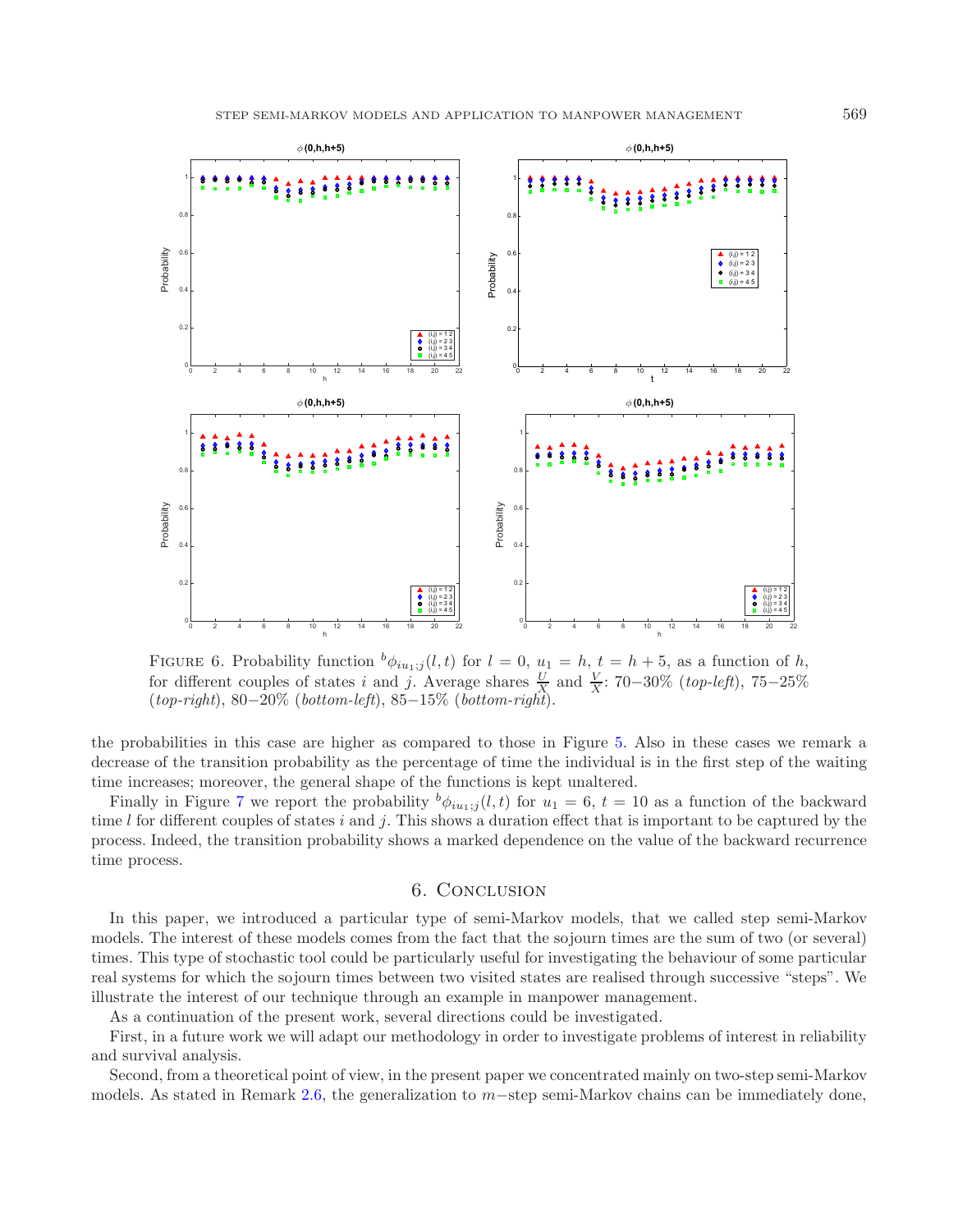

<span id="page-15-0"></span>FIGURE 7. Probability function  $^b\phi_{iu_1;j}(l,t)$  for  $u_1 = 6$ ,  $t = 10$ , as a function of the backward time l, for different couples of states i and j. Average shares  $\frac{V}{X}$  and  $\frac{V}{X}$ : 70–30% (*top-left*),<br>75–25% (*ton-right*), 80–20% (*bottom-left*), 85–15% (*bottom-right*). 75−25% (*top-right*), 80−20% (*bottom-left*), 85−15% (*bottom-right*).

with the difficulty/challenge of choosing the interesting type of dependence, different numbers of steps for each transition, *etc.*

As we discussed at the end of Section [4,](#page-8-0) another important topic for further research is to undertake the estimation of the main quantities defining the model, in the case of latent variables  $U_n$  and  $V_n$ , when the only available observations of the sojourn times are  $X_n = U_n + V_n, n = 1, 2, \ldots$ 

Other natural extensions of the models that we presented in this paper are those of non-homogeneous step semi-Markov models and continuous-time step semi-Markov processes. These represent different points that we focus on in our ongoing and future work.

Another important point would be to consider that the Bank is an open system, by taking into account what is called a Markov/semi-Markov system, that is allowing individuals to enter or leave the system. This point will be the topic of a further work.

*Acknowledgements.* The authors wish to thank Dr. Eugen Barbu from Barclays Capital, London, United Kingdom (formerly with the University of Rouen, France) for the fruitful discussions around the practical need of developing stochastic models such as those that we present in this article. The research work of Vlad Stefan Barbu was partially supported by the projects *XTerM - Complex systems, territorial intelligence and mobility* (2014–2015), *MMATFAS - Mathematical Methods for System Reliability and Survival Analysis* (2014–2015) and *ISODA - Inference under Dependent Observations and Applications* (2014-2016) within the Large Scale Research Networks from the Region of Upper Normandy, France.